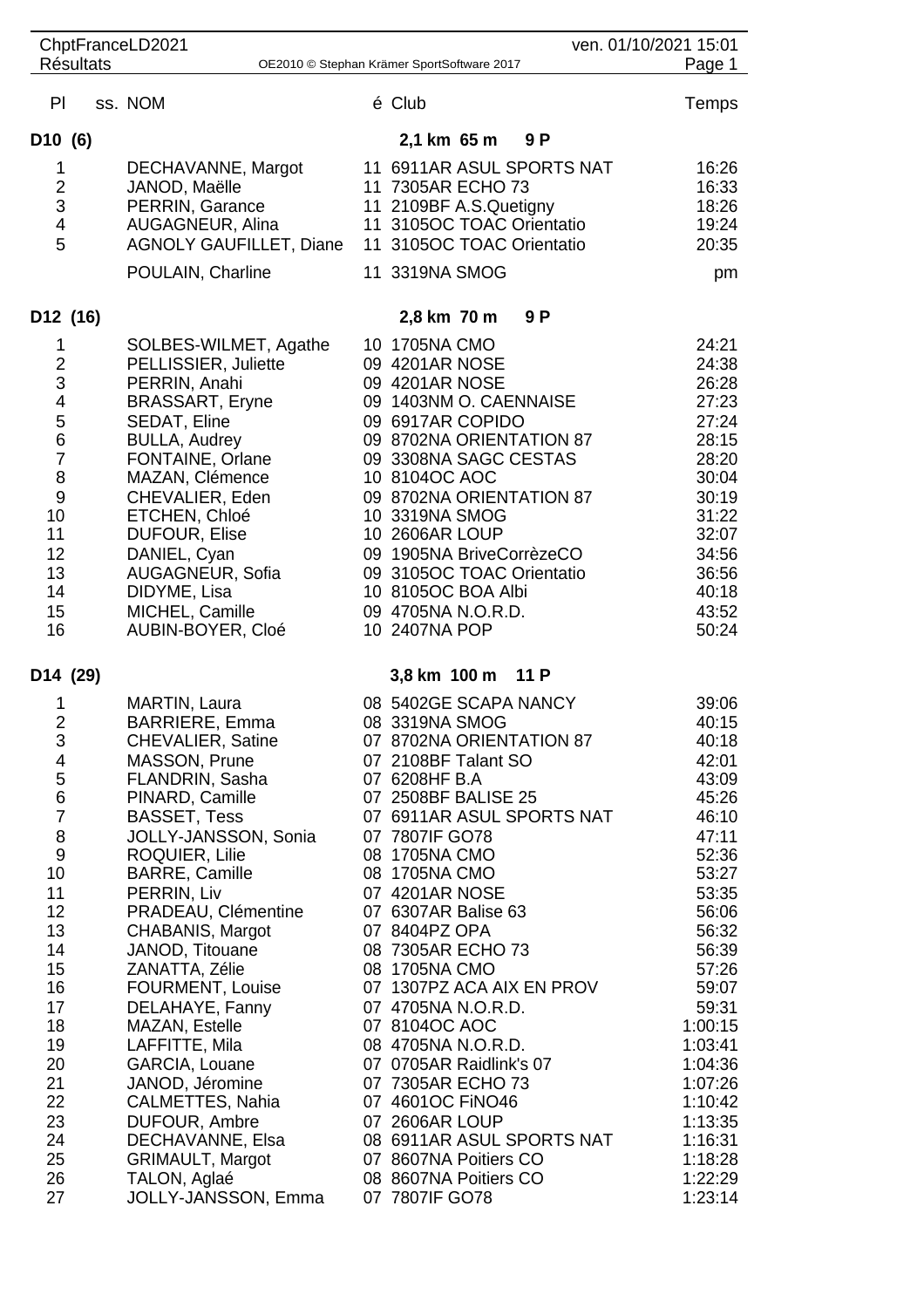|                               | <b>Résultats</b> | ChptFranceLD2021                                 |                                          |                                                | ven. 01/10/2021 15:01 |                    |
|-------------------------------|------------------|--------------------------------------------------|------------------------------------------|------------------------------------------------|-----------------------|--------------------|
|                               |                  | OE2010 © Stephan Krämer SportSoftware 2017       |                                          |                                                |                       | Page 2             |
| PI                            |                  | ss. NOM                                          | é Club                                   |                                                |                       | Temps              |
| D <sub>14</sub> (29)          |                  |                                                  | 3,8 km 100 m                             | 11 P                                           | (suite)               |                    |
|                               |                  | AUBIN-BOYER, Camille                             | 07 2407NA POP                            |                                                |                       | pm                 |
|                               |                  | MOUCHETTE, Lise                                  | 08 6917AR COPIDO                         |                                                |                       | pm                 |
| D <sub>16</sub> (26)          |                  |                                                  | 5,5 km 150 m                             | 11 P                                           |                       |                    |
| 1                             |                  | WYMER, Alyssia                                   | 05 2508BF BALISE 25                      |                                                |                       | 48:21              |
| $\overline{\mathbf{c}}$<br>3  |                  | <b>TROCHUT, Mélissa</b>                          | 06 7309AR COCS                           |                                                |                       | 52:29              |
| 4                             |                  | DUPUY, Violette<br>PELLISSIER, Lise              | 05 4201AR NOSE                           | 05 1905NA BriveCorrèzeCO                       |                       | 53:18<br>58:24     |
| 5                             |                  | <b>GAUDION, Lucie</b>                            | 06 8404PZ OPA                            |                                                |                       | 59:10              |
| 6                             |                  | ZANATTA, Mahaut                                  | 06 1705NA CMO                            |                                                |                       | 1:00:01            |
| $\overline{7}$                |                  | <b>MAHALIN, Flavie</b>                           |                                          | 05 1403NM O. CAENNAISE                         |                       | 1:01:24            |
| 8<br>$\overline{9}$           |                  | MALARD, Yaëlle<br>ALBIN, Emma                    | 06 0207HF VervinsO                       | 05 1905NA BriveCorrèzeCO                       |                       | 1:06:08<br>1:09:16 |
| 10                            |                  | DUMAIL, Astrid                                   | 06 3319NA SMOG                           |                                                |                       | 1:09:46            |
| 11                            |                  | <b>BULLA, Maewenn</b>                            |                                          | 06 8702NA ORIENTATION 87                       |                       | 1:10:41            |
| 12                            |                  | DUVERNEY, Elsa                                   | 06 4201AR NOSE                           |                                                |                       | 1:11:25            |
| 13<br>14                      |                  | CLABAUX, Norah<br>PRADELLE, Amélie               | 06 6208HF B.A<br>05 4601OC FINO46        |                                                |                       | 1:12:58<br>1:13:19 |
| 15                            |                  | SENCE, Romane                                    | 06 5906HF VALMO                          |                                                |                       | 1:16:15            |
| 16                            |                  | JOUVE, Elsa                                      | 05 4012NA B.R.O.S                        |                                                |                       | 1:16:26            |
| 17                            |                  | MAZAN, Fanni                                     | 05 8104OC AOC                            |                                                |                       | 1:19:35            |
| 18<br>19                      |                  | SOUCHOIS, Lola<br>CHANTELOUP, Zélie              | 06 7807IF GO78                           | 06 4504CE ASCO ORLEANS                         |                       | 1:20:18<br>1:21:59 |
| 20                            |                  | <b>BARRE, Charlotte</b>                          | 06 1705NA CMO                            |                                                |                       | 1:27:20            |
| 21                            |                  | LAUTRETE, Romane                                 | 06 3319NA SMOG                           |                                                |                       | 1:29:21            |
| 22                            |                  | GOURGEOT, Alix                                   | 05 9105IF COLE                           |                                                |                       | 1:41:54            |
| 23<br>24                      |                  | FONTAINE, Anaelle                                |                                          | 06 3308NA SAGC CESTAS<br>05 0111AR CO AMBERIEU |                       | 1:43:10<br>1:49:38 |
| 25                            |                  | <b>SELLIER, Valentine</b><br>LAHOUZE, Eloïse     | 05 4012NA B.R.O.S                        |                                                |                       | 1:50:29            |
|                               |                  | MERIGOT, Charlotte                               |                                          | 05 3603CE ORIENTATION36                        |                       | pm                 |
| D <sub>18</sub> (23)          |                  |                                                  | 5,5 km 200 m                             | 12 P                                           |                       |                    |
| 1                             |                  | PARIGOT, Lilou                                   | 04 2109BF A.S.Quetigny                   |                                                |                       | 53:39              |
| $\overline{2}$                |                  | GHIBAUDO, Sarah                                  | 04 4203AR OE42                           |                                                |                       | 56:06              |
| 3<br>$\overline{\mathcal{A}}$ |                  | PELLISSIER, Justine<br>HEURTAUX, Ana             | 04 4201AR NOSE<br>03 1408NM VIK'AZIM     |                                                |                       | 57:28<br>59:39     |
| 5                             |                  | CHARBONNIER, Liv                                 | 04 4201AR NOSE                           |                                                |                       | 1:01:42            |
| $\,$ 6 $\,$                   |                  | JOLLY-JANSSON, Mélissa                           | 04 7807IF GO78                           |                                                |                       | 1:03:41            |
| $\overline{7}$                |                  | <b>CARPREAU, Elise</b>                           |                                          | 03 3105OC TOAC Orientatio                      |                       | 1:04:02            |
| 8<br>9                        |                  | <b>BOURGEOIS, Coline</b><br>DIEZ, Emilie         | 04 3204OC CARTO 32                       | 04 1905NA BriveCorrèzeCO                       |                       | 1:05:51<br>1:10:09 |
| 10                            |                  | <b>BARRE, Mathilde</b>                           | 03 1705NA CMO                            |                                                |                       | 1:14:03            |
| 11                            |                  | GATINEAU, Agathe                                 | 04 1705NA CMO                            |                                                |                       | 1:14:05            |
| 12                            |                  | AUZELOUX, Salomé                                 | 04 2407NA POP                            |                                                |                       | 1:16:03            |
| 13<br>14                      |                  | FEAUX DE LACROIX, Noémi<br>PINNA, Siliza         | 03 1408NM VIK'AZIM<br>04 3204OC CARTO 32 |                                                |                       | 1:18:09<br>1:20:01 |
| 15                            |                  | FORGE, Lana                                      |                                          | 04 4204AR Boussole en F.                       |                       | 1:22:38            |
| 16                            |                  | LARUE, Agathe                                    |                                          | 04 1905NA BriveCorrèzeCO                       |                       | 1:24:02            |
| 17                            |                  | <b>CHATAIGNIER, Louise</b>                       | 04 7716IF BALISE 77                      |                                                |                       | 1:26:01            |
| 18<br>19                      |                  | <b>KERMEZLI, Nesrine</b><br>DIOSDADO ALFONSO, Ro | 03 5907HF T.A.D.<br>04 1705NA CMO        |                                                |                       | 1:26:17<br>1:38:30 |
| 20                            |                  | GOURGEOT, Amélie                                 | 03 9105IF COLE                           |                                                |                       | 1:40:28            |
| 21                            |                  | CHAMP, Eloane                                    | 04 3319NA SMOG                           |                                                |                       | 1:53:01            |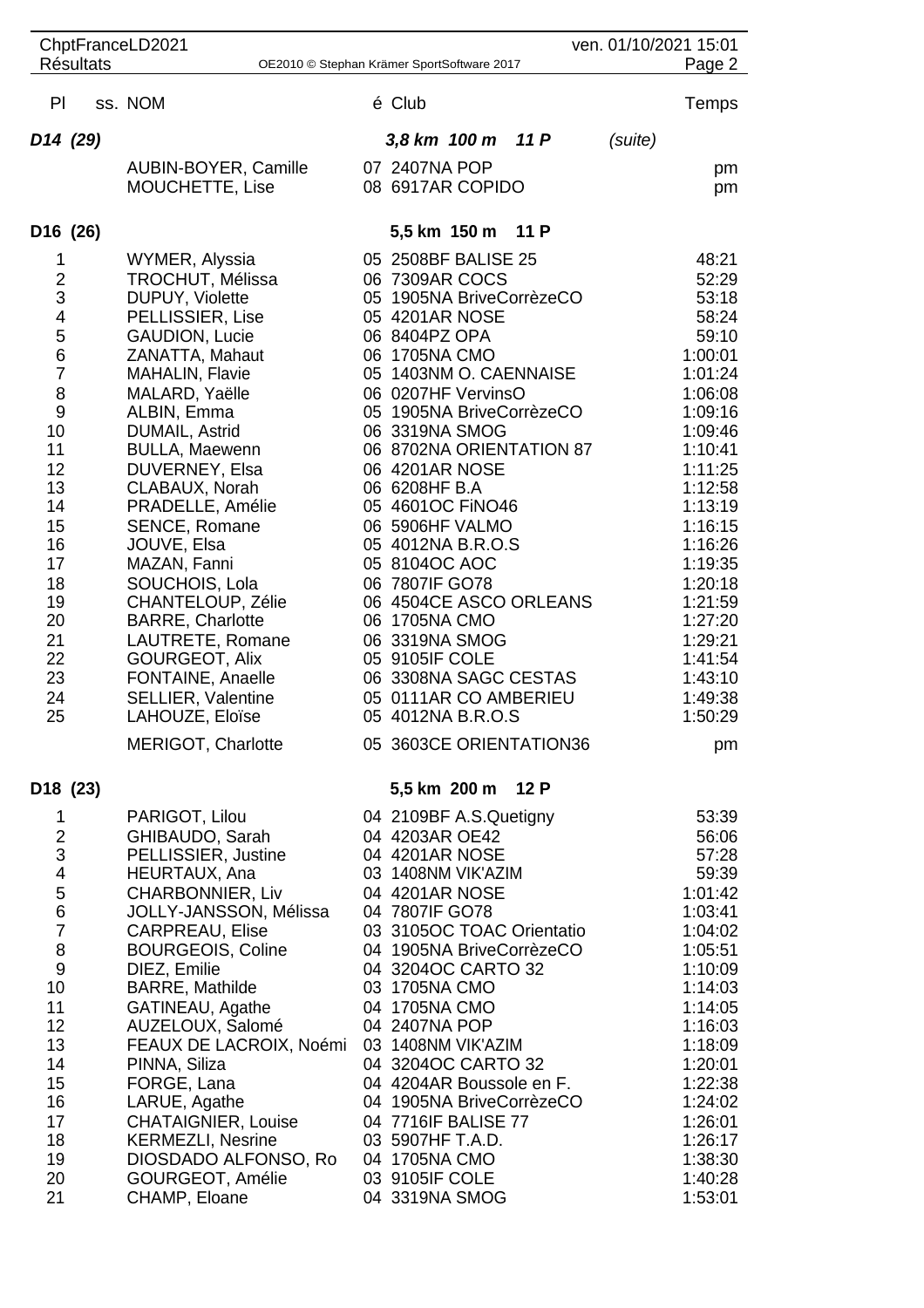| ven. 01/10/2021 15:01<br>ChptFranceLD2021 |  |                                               |  |                                                     |      |         |                    |
|-------------------------------------------|--|-----------------------------------------------|--|-----------------------------------------------------|------|---------|--------------------|
| <b>Résultats</b>                          |  |                                               |  | OE2010 © Stephan Krämer SportSoftware 2017          |      |         | Page 3             |
| PI                                        |  | ss. NOM                                       |  | é Club                                              |      |         | Temps              |
| D <sub>18</sub> (23)                      |  |                                               |  | 5,5 km 200 m 12 P                                   |      | (suite) |                    |
| 22                                        |  | <b>MURAT, Cécile</b>                          |  | 04 8104OC AOC                                       |      |         | 1:53:39            |
| 23                                        |  | <b>TASTET, Elisa</b>                          |  | 04 4012NA B.R.O.S                                   |      |         | 1:56:09            |
| D <sub>20</sub> (14)                      |  |                                               |  | 7,8 km 220 m 13 P                                   |      |         |                    |
| 1                                         |  | BODY, Diane                                   |  | 03 7305AR ECHO 73                                   |      |         | 1:14:07            |
| $\overline{c}$                            |  | HERMAN, Laurine                               |  | 01 5907HF T.A.D.                                    |      |         | 1:14:57            |
| 3<br>4                                    |  | CAVARROC, Amandine<br><b>MAHALIN, Estelle</b> |  | 01 1106OC COORE MJC<br>02 1403NM O. CAENNAISE       |      |         | 1:15:25<br>1:15:36 |
| 5                                         |  | CHAMPIGNY, Hélène                             |  | 01 1307PZ ACA AIX EN PROV                           |      |         | 1:15:44            |
| 6                                         |  | <b>VANNIER, Emie</b>                          |  | 02 3308NA SAGC CESTAS                               |      |         | 1:23:02            |
| $\overline{7}$                            |  | CHIFFLET, Melle                               |  | 02 0705AR Raidlink's 07                             |      |         | 1:23:36            |
| 8                                         |  | RIOLLET, Marion                               |  | 01 6911AR ASUL SPORTS NAT                           |      |         | 1:28:15            |
| 9                                         |  | SOLTYSIAK, Charlotte                          |  | 01 5906HF VALMO                                     |      |         | 1:37:06            |
| 10                                        |  | THIZON, Julie                                 |  | 02 8607NA Poitiers CO                               |      |         | 1:39:52            |
| 11<br>12                                  |  | MORET, Klara<br>GALLIEZ, Mathilde             |  | 01 5907HF T.A.D.<br>02 5907HF T.A.D.                |      |         | 1:54:42<br>2:18:05 |
| 13                                        |  | HERVE, Manon                                  |  | 02 3318NA ASM CO                                    |      |         | 2:18:14            |
|                                           |  | LESQUER, Romane                               |  | 02 0705AR Raidlink's 07                             |      |         | Abandon            |
| D21 (36)                                  |  |                                               |  | 8,9 km 250 m                                        | 15 P |         |                    |
| 1                                         |  | <b>HANAUER, Florence</b>                      |  | 98 6806GE COBuhl.Florival                           |      |         | 1:08:33            |
| $\overline{\mathbf{c}}$<br>3              |  | BEAUVIR, Maëlle<br>FOLTZER, Cécile            |  | 97 1905NA BriveCorrèzeCO<br>97 2517BF OTB           |      |         | 1:12:42<br>1:15:25 |
| 4                                         |  | <b>BASSET, Juliette</b>                       |  | 98 6911AR ASUL SPORTS NAT                           |      |         | 1:17:15            |
| 5                                         |  | SMELIKOVA, Tereza                             |  | 99 6911AR ASUL SPORTS NAT                           |      |         | 1:20:39            |
| 6                                         |  | CLOUARD, Lucile                               |  | 95 7807IF GO78                                      |      |         | 1:26:24            |
| $\overline{7}$                            |  | CHASLES, Aurélie                              |  | 80 4504CE ASCO ORLEANS                              |      |         | 1:28:04            |
| 8                                         |  | <b>VUITTON, Marie</b>                         |  | 98 6911AR ASUL SPORTS NAT                           |      |         | 1:29:33            |
| 9<br>10                                   |  | COLAS, Pascaline<br>NEUILLY, Léa              |  | 87 6911AR ASUL SPORTS NAT<br>92 4504CE ASCO ORLEANS |      |         | 1:32:10<br>1:32:48 |
| 11                                        |  | GUIJO-ALONSO, Marta                           |  | 95 6911AR ASUL SPORTS NAT                           |      |         | 1:33:29            |
| 12                                        |  | HUEBER, Diane                                 |  | 90 1307PZ ACA AIX EN PROV                           |      |         | 1:33:47            |
| 13                                        |  | AUDEFROY, Elsa                                |  | 00 7716IF BALISE 77                                 |      |         | 1:35:26            |
| 14                                        |  | <b>MERCIER, Leslie</b>                        |  | 89 6307AR Balise 63                                 |      |         | 1:35:51            |
| 15<br>16                                  |  | <b>VANEL, Elise</b><br>MAIRE, Manon           |  | 99 5703GE T.A. FAMECK<br>00 5703GE T.A. FAMECK      |      |         | 1:36:13<br>1:38:33 |
| 17                                        |  | DOUSSET, Mathilde                             |  | 98 4012NA B.R.O.S                                   |      |         | 1:40:16            |
| 18                                        |  | FLORENT, Roxane                               |  | 95 5907HF T.A.D.                                    |      |         | 1:40:54            |
| 19                                        |  | DUQUENNE, Audrey                              |  | 96 5907HF T.A.D.                                    |      |         | 1:41:36            |
| 20                                        |  | <b>GRESSET-BOURGEOIS, M</b>                   |  | 87 5907HF T.A.D.                                    |      |         | 1:42:39            |
| 21<br>22                                  |  | PARIS, Aurelia                                |  | 83 3502BR CRCO<br>91 7404AR ASO                     |      |         | 1:47:52            |
| 23                                        |  | DUBOIS, Anne-Lise<br>FONTAINE, Helise         |  | 94 5907HF T.A.D.                                    |      |         | 1:56:04<br>1:57:43 |
| 24                                        |  | JOUBERT, Manuela                              |  | 90 6911AR ASUL SPORTS NAT                           |      |         | 2:00:40            |
| 25                                        |  | MEUNIER, Julie                                |  | 89 3318NA ASM CO                                    |      |         | 2:00:58            |
| 26                                        |  | LABIT, Léonie                                 |  | 99 5907HF T.A.D.                                    |      |         | 2:04:27            |
| 27                                        |  | <b>TAILLEUR, Florine</b>                      |  | 96 6911AR ASUL SPORTS NAT                           |      |         | 2:08:34            |
| 28                                        |  | <b>REINEN, Melanie</b>                        |  | 94 4504CE ASCO ORLEANS                              |      |         | 2:10:44            |
| 29<br>30                                  |  | LABROCHE, Claire<br>GUILBAUD, Jenny           |  | 99 0207HF VervinsO<br>98 4709NA PSNO                |      |         | 2:12:32<br>2:13:56 |
| 31                                        |  | BESTEL, Sandra                                |  | 96 9105IF COLE                                      |      |         | 2:17:25            |
| 32                                        |  | CHAISEMARTIN, Célia                           |  | 00 8702NA ORIENTATION 87                            |      |         | 2:20:51            |
| 33                                        |  | ELIAS, Pauline                                |  | 97 3318NA ASM CO                                    |      |         | 2:22:35            |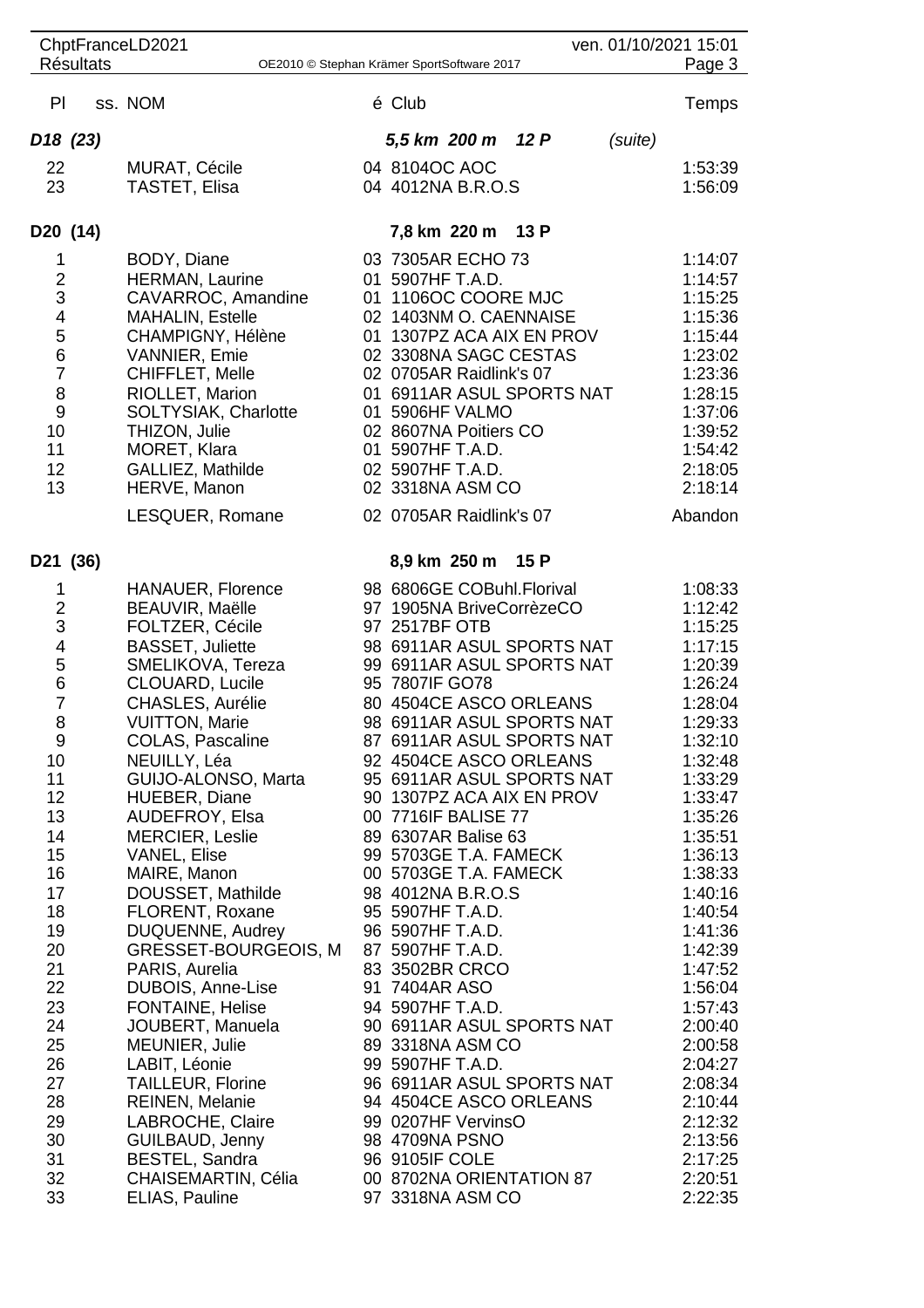|                                                                                                                                                                     |  | ChptFranceLD2021                                                                                                                                                                                                                                                                                                                                                                                                                                                                          |                                                                                                                                                                                                                                                                                                                                                                                                                                                                                            |      |         | ven. 01/10/2021 15:01                                                                                                                                                                                                             |
|---------------------------------------------------------------------------------------------------------------------------------------------------------------------|--|-------------------------------------------------------------------------------------------------------------------------------------------------------------------------------------------------------------------------------------------------------------------------------------------------------------------------------------------------------------------------------------------------------------------------------------------------------------------------------------------|--------------------------------------------------------------------------------------------------------------------------------------------------------------------------------------------------------------------------------------------------------------------------------------------------------------------------------------------------------------------------------------------------------------------------------------------------------------------------------------------|------|---------|-----------------------------------------------------------------------------------------------------------------------------------------------------------------------------------------------------------------------------------|
| <b>Résultats</b>                                                                                                                                                    |  |                                                                                                                                                                                                                                                                                                                                                                                                                                                                                           | OE2010 © Stephan Krämer SportSoftware 2017                                                                                                                                                                                                                                                                                                                                                                                                                                                 |      |         | Page 4                                                                                                                                                                                                                            |
| PI                                                                                                                                                                  |  | ss. NOM                                                                                                                                                                                                                                                                                                                                                                                                                                                                                   | é Club                                                                                                                                                                                                                                                                                                                                                                                                                                                                                     |      |         | Temps                                                                                                                                                                                                                             |
| D <sub>21</sub> (36)                                                                                                                                                |  |                                                                                                                                                                                                                                                                                                                                                                                                                                                                                           | 8,9 km 250 m 15 P                                                                                                                                                                                                                                                                                                                                                                                                                                                                          |      | (suite) |                                                                                                                                                                                                                                   |
| 34                                                                                                                                                                  |  | TREMOULET, Jeanne                                                                                                                                                                                                                                                                                                                                                                                                                                                                         | 00 4601OC FINO46                                                                                                                                                                                                                                                                                                                                                                                                                                                                           |      |         | 2:26:50                                                                                                                                                                                                                           |
|                                                                                                                                                                     |  | DAGICOUR, Alice<br>ADAM, Laura                                                                                                                                                                                                                                                                                                                                                                                                                                                            | 99 3105OC TOAC Orientatio<br>93 3308NA SAGC CESTAS                                                                                                                                                                                                                                                                                                                                                                                                                                         |      |         | pm<br>Abandon                                                                                                                                                                                                                     |
| D35 (10)                                                                                                                                                            |  |                                                                                                                                                                                                                                                                                                                                                                                                                                                                                           | 5,5 km 200 m                                                                                                                                                                                                                                                                                                                                                                                                                                                                               | 12 P |         |                                                                                                                                                                                                                                   |
| 1<br>$\begin{array}{c} 2 \\ 3 \\ 4 \end{array}$<br>$\frac{5}{6}$<br>$\overline{7}$<br>8<br>$\boldsymbol{9}$<br>10                                                   |  | GARDE, Hana<br><b>BOUCHET, Charlotte</b><br>DODIN, Céline<br>MERCIER, Agnès<br><b>ENDRESS, Pauline</b><br>VIVOT, Alisée<br>IZARD, Aurelie<br>LOUVET, Eloise<br>CALANDOT, Emilie<br>ZHEN, Danni                                                                                                                                                                                                                                                                                            | 84 4203AR OE42<br>86 7309AR COCS<br>79 1307PZ ACA AIX EN PROV<br>82 5907HF T.A.D.<br>83 3502BR CRCO<br>86 5907HF T.A.D.<br>82 8105OC BOA Albi<br>83 7707IF OPA MONTIGNY<br>85 1403NM O. CAENNAISE<br>85 8903BF YCONE-Sens                                                                                                                                                                                                                                                                  |      |         | 46:57<br>49:24<br>55:31<br>58:08<br>1:04:54<br>1:06:35<br>1:15:34<br>1:24:24<br>1:26:26<br>1:49:49                                                                                                                                |
| D40 (21)                                                                                                                                                            |  |                                                                                                                                                                                                                                                                                                                                                                                                                                                                                           | 5,5 km 190 m                                                                                                                                                                                                                                                                                                                                                                                                                                                                               | 11 P |         |                                                                                                                                                                                                                                   |
| 1<br>$\overline{\mathbf{c}}$<br>3<br>4<br>5<br>6<br>$\overline{7}$<br>8<br>$\boldsymbol{9}$<br>10<br>11<br>12<br>13<br>14<br>15<br>16<br>17<br>18<br>19<br>20<br>21 |  | IMBERT, Adeline<br><b>DESRUMAUX, Marie</b><br>PAULY, Marianne<br>MOUCHETTE, Sabrina<br><b>GARCIA, Marie Line</b><br>COMPAGNON, Marie<br><b>HERAULT, Céline</b><br>FORESTIER, Charlotte<br>DINGREVILLE, Marie<br>BRAY, Anne-Sophie<br>MARQUES, Sabine<br>DEGAND, Cécile<br>DE MARCH, Angélique<br>DOMBROVSKY, Florence<br><b>CHEVALIER, Caroline</b><br>SAVOIRE, Raphaëlle<br>MACHEBOEUF, ALINE<br>VASILOI, Nadejda<br><b>VALETTE, Marion</b><br>DEGUERET, Anne<br><b>ASTOUL, Sandrine</b> | 77 2606AR LOUP<br>77 5906HF VALMO<br>78 1705NA CMO<br>81 6917AR COPIDO<br>78 0705AR Raidlink's 07<br>81 1705NA CMO<br>78 4601OC FINO46<br>80 2517BF OTB<br>81 5906HF VALMO<br>78 4504CE ASCO ORLEANS<br>77 4012NA B.R.O.S<br>78 4204AR Boussole en F.<br>77 2108BF Talant SO<br>79 3308NA SAGC CESTAS<br>78 8702NA ORIENTATION 87<br>81 3308NA SAGC CESTAS<br>81 6307AR Balise 63<br>77 7707IF OPA MONTIGNY<br>81 8607NA Poitiers CO<br>77 8607NA Poitiers CO<br>78 6911AR ASUL SPORTS NAT |      |         | 59:10<br>1:00:45<br>1:02:20<br>1:03:09<br>1:03:33<br>1:05:04<br>1:07:51<br>1:08:24<br>1:09:34<br>1:11:16<br>1:18:15<br>1:20:54<br>1:28:16<br>1:32:07<br>1:36:11<br>1:39:47<br>1:40:07<br>1:43:35<br>1:54:54<br>2:16:03<br>2:51:46 |
| D45 (43)                                                                                                                                                            |  |                                                                                                                                                                                                                                                                                                                                                                                                                                                                                           | 5,2 km 180 m 10 P                                                                                                                                                                                                                                                                                                                                                                                                                                                                          |      |         |                                                                                                                                                                                                                                   |
| 1<br>$\frac{2}{3}$<br>$\overline{\mathcal{A}}$<br>$\frac{5}{6}$<br>$\overline{7}$<br>8<br>9<br>10<br>11<br>12                                                       |  | VALENTIN, Emmanuelle<br>MOULIERE, Marie-Hélène<br>POLASKOVA-MENARD, Hél<br><b>OCTOBRE, Valerie</b><br>THENOZ, Perrine<br><b>OUVRARD, Karine</b><br><b>VARRON, Stephanie</b><br>PERRIN, Clotilde<br>BROUSSE, Isabelle<br><b>BULLA, Virginie</b><br>ANDRE, Charlotte<br>FRIGGERI, Fabienne                                                                                                                                                                                                  | 74 4012NA B.R.O.S<br>75 0207HF VervinsO<br>74 4403PL NAO<br>73 0705AR Raidlink's 07<br>73 7807IF GO78<br>75 8404PZ OPA<br>70 9404IF AS IGN<br>74 2109BF A.S.Quetigny<br>74 8607NA Poitiers CO<br>76 8702NA ORIENTATION 87<br>73 4201AR NOSE<br>74 8404PZ OPA                                                                                                                                                                                                                               |      |         | 53:29<br>54:35<br>55:19<br>57:38<br>58:08<br>59:26<br>59:56<br>1:00:10<br>1:01:32<br>1:04:51<br>1:04:57<br>1:05:44                                                                                                                |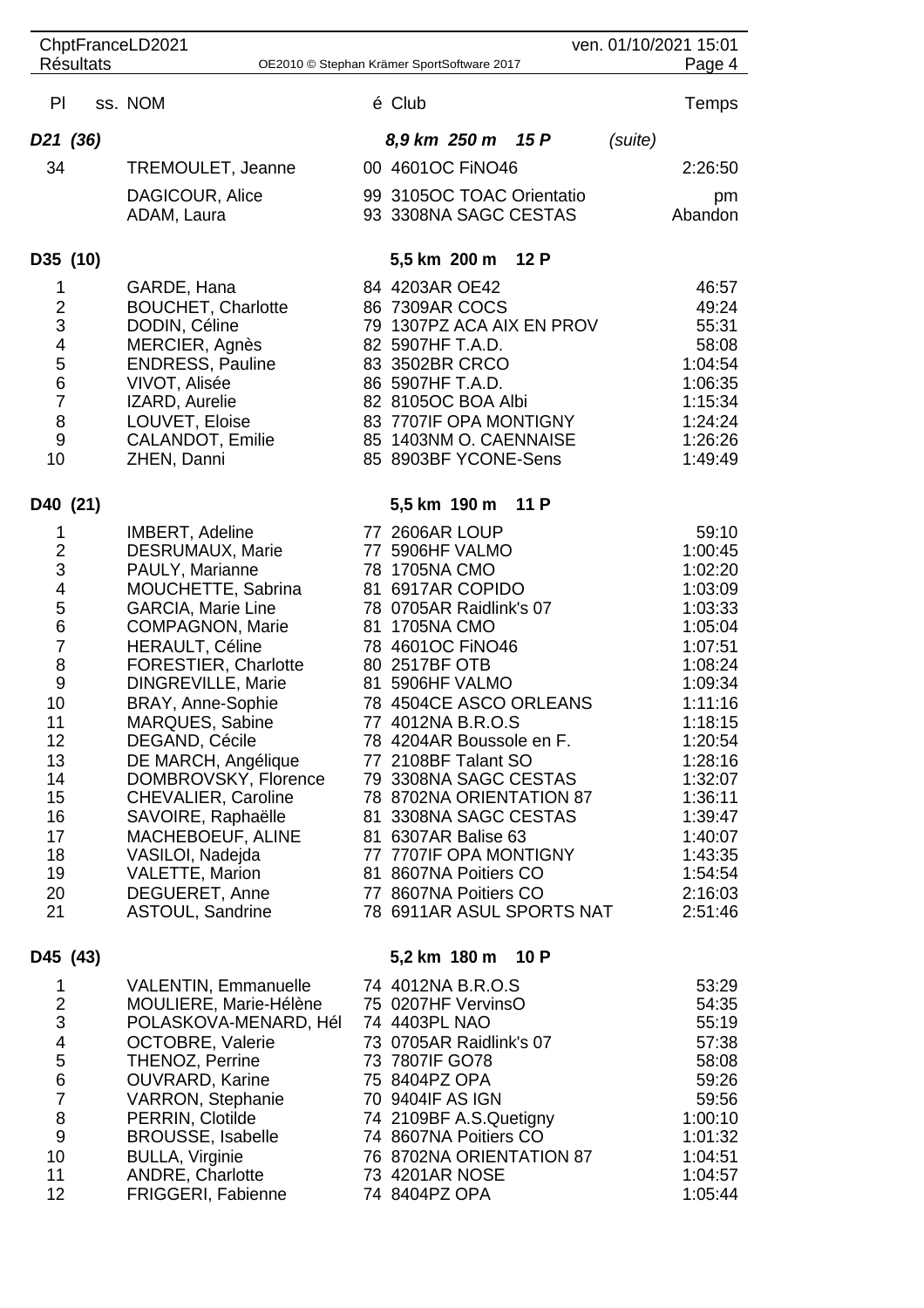|                              |                  | ChptFranceLD2021                                     |                                                  |      |         | ven. 01/10/2021 15:01 |
|------------------------------|------------------|------------------------------------------------------|--------------------------------------------------|------|---------|-----------------------|
|                              | <b>Résultats</b> |                                                      | OE2010 © Stephan Krämer SportSoftware 2017       |      |         | Page 5                |
| PI                           |                  | ss. NOM                                              | é Club                                           |      |         | Temps                 |
| D45 (43)                     |                  |                                                      | 5,2 km 180 m                                     | 10 P | (suite) |                       |
| 13                           |                  | MARCHER-TASSIN, Elodie                               | 73 1705NA CMO                                    |      |         | 1:06:06               |
| 14                           |                  | CLERC, Caroline                                      | 72 7305AR ECHO 73                                |      |         | 1:06:58               |
| 15                           |                  | PARIGOT, Virginie                                    | 75 2109BF A.S.Quetigny                           |      |         | 1:07:00               |
| 16                           |                  | MAZAN, Celine                                        | 74 8104OC AOC                                    |      |         | 1:08:14               |
| 17                           |                  | ILLE-BRIERE, Anne                                    | 71 3105OC TOAC Orientatio                        |      |         | 1:10:10               |
| 18                           |                  | <b>DESRUMAUX, Celine</b>                             | 75 5906HF VALMO                                  |      |         | 1:10:57               |
| 19                           |                  | PELLISSIER, Elisabeth                                | 74 4201AR NOSE                                   |      |         | 1:12:05               |
| 20                           |                  | FOL-RIBET, Hélène                                    | 66 3108OC Absolu'O                               |      |         | 1:15:11               |
| 21<br>22                     |                  | URVOAS, Nadège<br>DERLOT, Stéphanie                  | 74 6911AR ASUL SPORTS NAT<br>76 7716IF BALISE 77 |      |         | 1:16:05<br>1:17:09    |
| 23                           |                  | DUVERNAY, Sophie                                     | 76 3705CE COTS                                   |      |         | 1:19:19               |
| 24                           |                  | <b>HUGUET, Carine</b>                                | 73 4705NA N.O.R.D.                               |      |         | 1:19:46               |
| 25                           |                  | DOGUET, Sylvie                                       | 72 4705NA N.O.R.D.                               |      |         | 1:23:00               |
| 26                           |                  | JOLLY, Bénédicte                                     | 76 8607NA Poitiers CO                            |      |         | 1:24:18               |
| 27                           |                  | <b>SERRES, Laurence</b>                              | 75 3308NA SAGC CESTAS                            |      |         | 1:25:06               |
| 28                           |                  | RICHARD, Marianne                                    | 74 4204AR Boussole en F.                         |      |         | 1:25:19               |
| 29                           |                  | POIVERT, Stéphanie                                   | 75 1601NA COF                                    |      |         | 1:28:20               |
| 30                           |                  | <b>ETCHEN, Celine</b>                                | 76 3319NA SMOG                                   |      |         | 1:29:39               |
| 31                           |                  | <b>BARRIERE, Marie</b>                               | 75 3319NA SMOG                                   |      |         | 1:32:48               |
| 32<br>33                     |                  | COCCHIO-JOURNET, Célin<br><b>SENCE, Marie-Pierre</b> | 76 4705NA N.O.R.D.<br>75 5906HF VALMO            |      |         | 1:33:29<br>1:36:40    |
| 34                           |                  | <b>BARRE, Christine</b>                              | 74 1705NA CMO                                    |      |         | 1:38:44               |
| 35                           |                  | ARONDEAU, Fabienne                                   | 74 4203AR OE42                                   |      |         | 1:38:55               |
| 36                           |                  | <b>MARTINEZ, Carine</b>                              | 72 3308NA SAGC CESTAS                            |      |         | 1:40:55               |
| 37                           |                  | LAGRANGE, Florence                                   | 75 7716IF BALISE 77                              |      |         | 1:46:30               |
| 38                           |                  | AUGAGNEUR, Olga                                      | 74 3105OC TOAC Orientatio                        |      |         | 1:47:46               |
| 39                           |                  | PUJOL, Géraldine                                     | 73 3308NA SAGC CESTAS                            |      |         | 1:52:38               |
| 40                           |                  | <b>BOYER, Christelle</b>                             | 76 2407NA POP                                    |      |         | 1:55:05               |
| 41<br>42                     |                  | <b>TALON, Laurence</b>                               | 73 8607NA Poitiers CO                            |      |         | 1:55:43<br>2:12:58    |
|                              |                  | <b>BRISTOT, Nathalie</b><br>VAN DER EECKEN, Anne     | 74 3308NA SAGC CESTAS<br>76 8607NA Poitiers CO   |      |         | Abandon               |
|                              |                  |                                                      |                                                  |      |         |                       |
| D50 (26)                     |                  |                                                      | 4,5 km 110 m 11 P                                |      |         |                       |
| 1                            |                  | <b>HERITIER, Veronique</b>                           | 68 4201AR NOSE                                   |      |         | 49:53                 |
| $\overline{\mathbf{c}}$      |                  | JANSSON, Jeanette                                    | 68 7807IF GO78                                   |      |         | 51:18                 |
| 3<br>$\overline{\mathbf{4}}$ |                  | PALCAU, Marie-Violaine<br>MORLON, Marie              | 66 7404AR ASO<br>67 2108BF Talant SO             |      |         | 52:04<br>54:35        |
| 5                            |                  | PETINON, Christine                                   | 70 2301NA CRO2                                   |      |         | 54:56                 |
| $6\phantom{1}6$              |                  | SEGONDY, Agnès                                       | 69 5703GE T.A. FAMECK                            |      |         | 57:58                 |
| $\overline{7}$               |                  | LE CAM, Muriel                                       | 70 3502BR CRCO                                   |      |         | 58:52                 |
| 8                            |                  | OLIVIER, Sandra                                      | 68 7716IF BALISE 77                              |      |         | 1:02:50               |
| $9$                          |                  | FIGUIERE, Valérie                                    | 67 7109BF Givry SO                               |      |         | 1:04:50               |
| 10                           |                  | WYMER, Isabelle                                      | 68 2508BF BALISE 25                              |      |         | 1:07:50               |
| 11                           |                  | PERRAULT, PASCALE                                    | 67 1601NA COF                                    |      |         | 1:10:56               |
| 12<br>13                     |                  | <b>BESTEL, Florence</b><br><b>TREMOULET, Carole</b>  | 70 9105IF COLE<br>71 4601OC FINO46               |      |         | 1:12:51<br>1:12:59    |
| 14                           |                  | <b>BASSET, Laurence</b>                              | 70 6911AR ASUL SPORTS NAT                        |      |         | 1:15:32               |
| 15                           |                  | VAYSSE-JANOD, Isabelle                               | 71 7305AR ECHO 73                                |      |         | 1:26:30               |
| 16                           |                  | LAPERGUE, Florence                                   | 69 3319NA SMOG                                   |      |         | 1:31:17               |
| 17                           |                  | FEAUX DE LACROIX, Emm                                | 68 1408NM VIK'AZIM                               |      |         | 1:33:12               |
| 18                           |                  | ROSSARD, Stéphanie                                   | 69 2407NA POP                                    |      |         | 1:37:55               |
| 19                           |                  | ROCHE, Cécile                                        | 69 8607NA Poitiers CO                            |      |         | 1:42:43               |
| 20                           |                  | <b>CARPREAU, Cécile</b>                              | 70 3105OC TOAC Orientatio                        |      |         | 1:44:07               |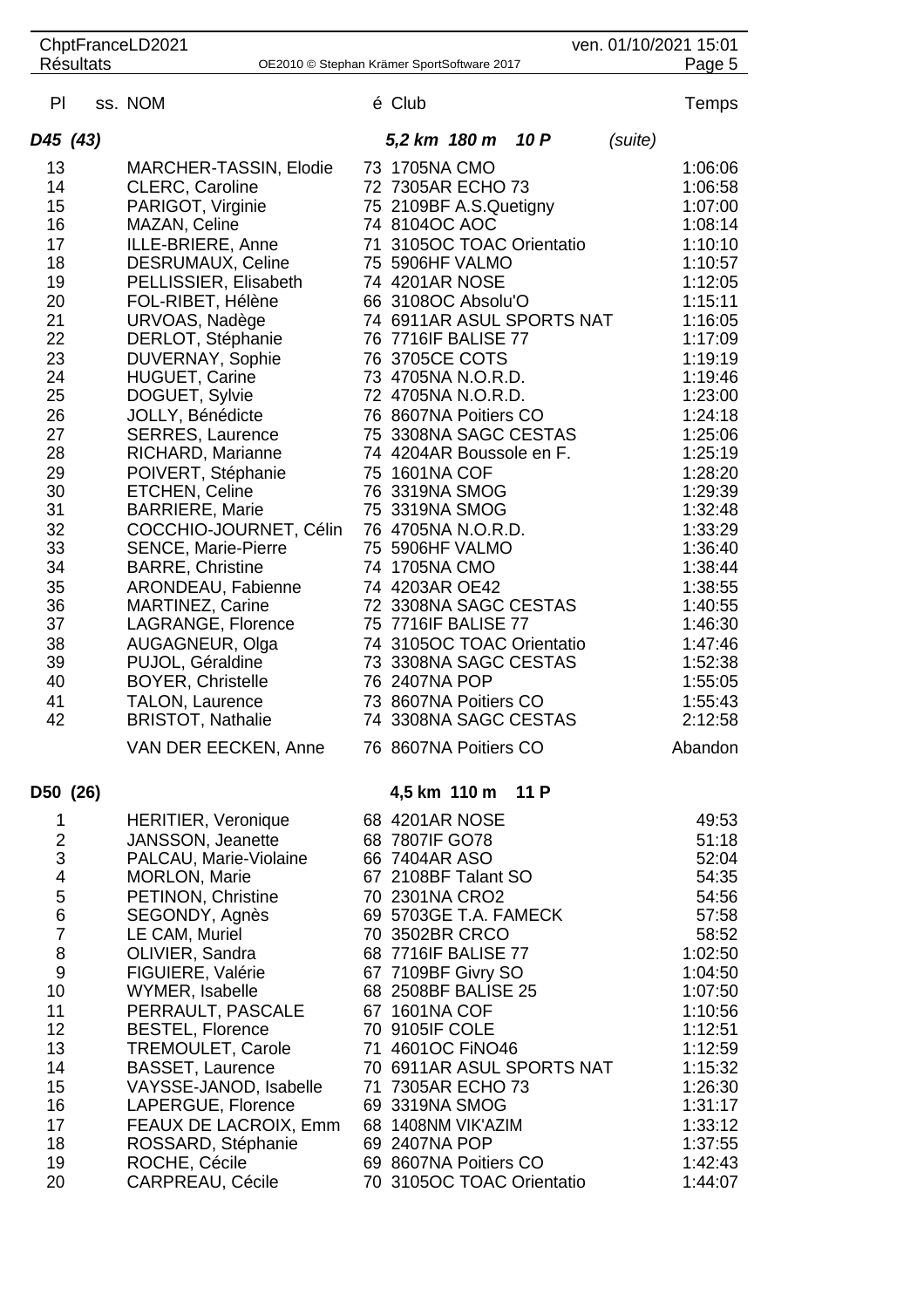|                                                                                                                                                   | <b>Résultats</b> | ChptFranceLD2021                                                                                                                                                                                                                                                                                                                                                                                                                                                                                                    | OE2010 © Stephan Krämer SportSoftware 2017                                                                                                                                                                                                                                                                                                                                                                                                                                                                         |      | ven. 01/10/2021 15:01 | Page 6                                                                                                                                                                                                                                                |
|---------------------------------------------------------------------------------------------------------------------------------------------------|------------------|---------------------------------------------------------------------------------------------------------------------------------------------------------------------------------------------------------------------------------------------------------------------------------------------------------------------------------------------------------------------------------------------------------------------------------------------------------------------------------------------------------------------|--------------------------------------------------------------------------------------------------------------------------------------------------------------------------------------------------------------------------------------------------------------------------------------------------------------------------------------------------------------------------------------------------------------------------------------------------------------------------------------------------------------------|------|-----------------------|-------------------------------------------------------------------------------------------------------------------------------------------------------------------------------------------------------------------------------------------------------|
|                                                                                                                                                   |                  |                                                                                                                                                                                                                                                                                                                                                                                                                                                                                                                     |                                                                                                                                                                                                                                                                                                                                                                                                                                                                                                                    |      |                       |                                                                                                                                                                                                                                                       |
| PI                                                                                                                                                |                  | ss. NOM                                                                                                                                                                                                                                                                                                                                                                                                                                                                                                             | é Club                                                                                                                                                                                                                                                                                                                                                                                                                                                                                                             |      |                       | Temps                                                                                                                                                                                                                                                 |
| D50 (26)                                                                                                                                          |                  |                                                                                                                                                                                                                                                                                                                                                                                                                                                                                                                     | 4,5 km 110 m                                                                                                                                                                                                                                                                                                                                                                                                                                                                                                       | 11P  | (suite)               |                                                                                                                                                                                                                                                       |
| 21<br>22<br>23<br>24                                                                                                                              |                  | TAUZIN, Laurence<br>RABALLARD, Emmanuelle<br>DERAMBURE, Laurence<br>AGNOLY, Rachel<br>LATASTE, Jana                                                                                                                                                                                                                                                                                                                                                                                                                 | 70 8607NA Poitiers CO<br>69 1601NA COF<br>70 3308NA SAGC CESTAS<br>69 3105OC TOAC Orientatio<br>66 6804GE COColmar                                                                                                                                                                                                                                                                                                                                                                                                 |      |                       | 1:48:57<br>1:48:58<br>1:56:25<br>1:58:09<br>pm                                                                                                                                                                                                        |
|                                                                                                                                                   |                  | <b>VARRON, Isabelle</b>                                                                                                                                                                                                                                                                                                                                                                                                                                                                                             | 64 9404IF AS IGN                                                                                                                                                                                                                                                                                                                                                                                                                                                                                                   |      |                       | pm                                                                                                                                                                                                                                                    |
| D55 (23)                                                                                                                                          |                  |                                                                                                                                                                                                                                                                                                                                                                                                                                                                                                                     | 4,5 km 110 m                                                                                                                                                                                                                                                                                                                                                                                                                                                                                                       | 11 P |                       |                                                                                                                                                                                                                                                       |
| 1<br>$\frac{2}{3}$<br>4<br>5<br>6<br>$\overline{7}$<br>8<br>9<br>10<br>11<br>12<br>13<br>14<br>15<br>16<br>17<br>18<br>19<br>20<br>21<br>22<br>23 |                  | DERMINE, Isabelle<br>SAMSON, Caroline<br>MAES, Karine<br>CLOUZEAU, VALERIE<br>BERGER-CAPBERN, Valéri<br>CALANDRY, Lucia<br><b>BONDIVENNE, Marie</b><br>PIERSON, Blandine<br>GIRE, Camille<br>GONZALEZ, Marie-Pierre<br>ESCURET, Andrea<br>JAULIN, Lydie<br>GIRARD, Laurence<br>MARATIER, Line<br><b>MONESTES, Nathalie</b><br><b>CHAMPIGNY, Laurence</b><br>CHABANCE, Anne<br><b>BOUCHART, Dominique</b><br><b>BASSET, Sylvie</b><br>KASTENSSON, Lotta<br><b>JULIEN, Jeanine</b><br>JOUBERT, Monique<br>BODY, Agnes | 62 3801AR DAUPHINE'O<br>65 8607NA Poitiers CO<br>66 5604BR COL<br>66 1601NA COF<br>62 3105OC TOAC Orientatio<br>66 7404AR ASO<br>66 6408NA COOL<br>65 0308AR Chantelle SN<br>57 7707IF OPA MONTIGNY<br>65 3318NA ASM CO<br>65 1307PZ ACA AIX EN PROV<br>66 1705NA CMO<br>66 3308NA SAGC CESTAS<br>63 3705CE COTS<br>66 4709NA PSNO<br>64 1307PZ ACA AIX EN PROV<br>66 4201AR NOSE<br>65 7807IF GO78<br>63 6911AR ASUL SPORTS NAT<br>63 0615PZ VSAO<br>63 3705CE COTS<br>62 3308NA SAGC CESTAS<br>65 7305AR ECHO 73 |      |                       | 53:11<br>55:00<br>1:01:05<br>1:02:42<br>1:03:00<br>1:03:21<br>1:03:24<br>1:05:51<br>1:07:01<br>1:08:45<br>1:14:13<br>1:19:15<br>1:21:17<br>1:22:20<br>1:25:45<br>1:29:04<br>1:33:04<br>1:36:06<br>1:36:49<br>1:37:08<br>1:41:31<br>1:52:58<br>2:07:45 |
| D60 (19)                                                                                                                                          |                  |                                                                                                                                                                                                                                                                                                                                                                                                                                                                                                                     | 3,5 km 110 m 11 P                                                                                                                                                                                                                                                                                                                                                                                                                                                                                                  |      |                       |                                                                                                                                                                                                                                                       |
| 1<br>$\frac{2}{3}$<br>4567<br>8<br>9<br>10<br>11<br>12<br>13<br>14<br>15<br>16<br>17                                                              |                  | PREVOST, Pascale<br>ROUX, Marie Françoise<br><b>MARCHESIN, Sylvie</b><br><b>BOELLE, Catherine</b><br><b>MARTIN, Pascale</b><br>LE ROUX, Anne-Francoise<br><b>BOUCHE, Sylvie</b><br><b>AUBERT LE NOUY, Sylvie</b><br><b>ARMBRUSTER, Marie</b><br>MAYSONNAVE MARTINEZ,<br><b>GLASSET, Isabelle</b><br>CAMPBELL, Jane<br>CAZALA, Dominique<br><b>GUIGNARD, Marie</b><br><b>BEN KHALED, Isabelle</b><br>LEROY, Odile<br>DECLERCQ, Anne<br><b>TERRILLON, Marie-Therese</b>                                               | 57 7707IF OPA MONTIGNY<br>58 4201AR NOSE<br>57 5402GE SCAPA NANCY<br>57 6408NA COOL<br>60 7512IF RO'Paris<br>58 3318NA ASM CO<br>59 9105IF COLE<br>59 3318NA ASM CO<br>60 2508BF BALISE 25<br>58 4012NA B.R.O.S<br>59 7807IF GO78<br>57 7807IF GO78<br>57 3308NA SAGC CESTAS<br>58 8607NA Poitiers CO<br>57 5906HF VALMO<br>60 5907HF T.A.D.<br>57 8607NA Poitiers CO<br>60 4012NA B.R.O.S                                                                                                                         |      |                       | 46:06<br>47:45<br>48:05<br>51:26<br>52:07<br>55:01<br>1:03:17<br>1:04:15<br>1:06:50<br>1:09:17<br>1:09:32<br>1:15:29<br>1:17:36<br>1:19:38<br>1:32:51<br>1:39:52<br>1:45:31<br>pm                                                                     |
|                                                                                                                                                   |                  | <b>SCHELCHER, Ginette</b>                                                                                                                                                                                                                                                                                                                                                                                                                                                                                           | 61 6806GE COBuhl.Florival                                                                                                                                                                                                                                                                                                                                                                                                                                                                                          |      |                       | pm                                                                                                                                                                                                                                                    |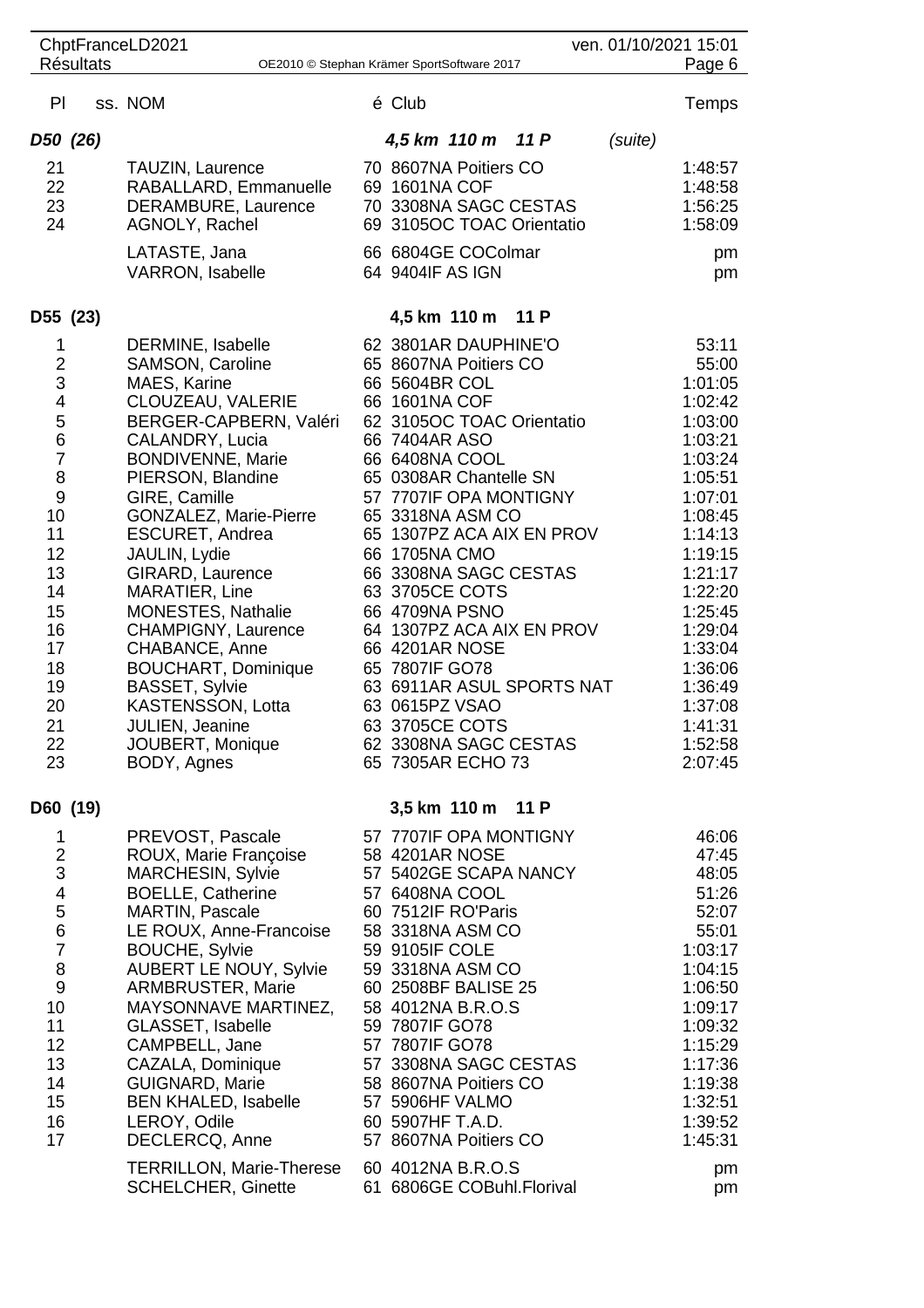|                          |                  | ChptFranceLD2021                                |                                                 | ven. 01/10/2021 15:01 |
|--------------------------|------------------|-------------------------------------------------|-------------------------------------------------|-----------------------|
|                          | <b>Résultats</b> |                                                 | OE2010 © Stephan Krämer SportSoftware 2017      | Page 7                |
| PI                       |                  | ss. NOM                                         | é Club                                          | Temps                 |
| D65 (8)                  |                  |                                                 | 3,5 km 110 m 11 P                               |                       |
| $\mathbf 1$              |                  | PETIT, Guyonne                                  | 54 7808IF ASMB-CO                               | 48:36                 |
| $\overline{\mathbf{c}}$  |                  | ROUPIOZ, Jocelyne                               | 55 0705AR Raidlink's 07                         | 50:48                 |
| 3                        |                  | COLOMBI, Annunciata                             | 55 0705AR Raidlink's 07                         | 1:03:17               |
| $\overline{\mathcal{L}}$ |                  | GATY, Daniele                                   | 55 4203AR OE42                                  | 1:04:46               |
| 5                        |                  | THIEBAUT, Evelyne                               | 54 5402GE SCAPA NANCY                           | 1:05:33               |
| 6<br>$\overline{7}$      |                  | PAPILLON, Françoise<br><b>BARNIER, Mireille</b> | 55 2109BF A.S.Quetigny<br>53 1303PZ MARCO       | 1:09:24<br>1:11:16    |
| 8                        |                  | RUFFIER, Dominique                              | 56 4504CE ASCO ORLEANS                          | 2:02:49               |
| D70 (8)                  |                  |                                                 | 3,5 km 110 m 11 P                               |                       |
| 1                        |                  | DUBROCA, Monique                                | 47 3308NA SAGC CESTAS                           | 49:06                 |
|                          |                  | DEVILLE, Nelly                                  | 48 5402GE SCAPA NANCY                           | 51:55                 |
| $\frac{2}{3}$            |                  | COULON, Annick                                  | 51 0615PZ VSAO                                  | 55:17                 |
| $\overline{\mathcal{A}}$ |                  | DIEUDONNE, Madeleine                            | 47 7808IF ASMB-CO                               | 56:49                 |
| 5<br>6                   |                  | FRANTZ, Francoise                               | 47 2904BR Quimper 29<br>47 8105OC BOA Albi      | 1:20:02               |
|                          |                  | NATALI, Annie                                   |                                                 | 1:24:27               |
|                          |                  | CABON, Monique<br>PORTALIER, Maryse             | 50 2999BR INDIVIDUEL<br>48 3318NA ASM CO        | pm<br>pm              |
| D75 (3)                  |                  |                                                 | 3,5 km 110 m 11 P                               |                       |
| 1                        |                  | <b>BLASCO, Nicole</b>                           | 46 3399NA INDIVIDUEL                            | 1:22:09               |
| $\boldsymbol{2}$         |                  | THIEBAULT, Monique                              | 46 3318NA ASM CO                                | 1:30:59               |
| 3                        |                  | <b>DENIS, Martine</b>                           | 46 9404IF AS IGN                                | 2:02:02               |
| H <sub>10</sub> (4)      |                  |                                                 | 2,1 km 65 m<br>9 P                              |                       |
| 1                        |                  | PRADEAU, Etienne                                | 11 6307AR Balise 63                             | 12:58                 |
| $\overline{2}$           |                  | LEMERCIER, Louis<br>GUIOT, Aubin                | 11 5703GE T.A. FAMECK<br>12 4504CE ASCO ORLEANS | 17:02<br>17:09        |
| 3                        |                  | <b>HUBERT, Louis</b>                            | 11 1705NA CMO                                   | Abandon               |
|                          |                  |                                                 |                                                 |                       |
| H12 (16)                 |                  |                                                 | 2,8 km 70 m<br>9 P                              |                       |
| 1                        |                  | LEMERCIER, Tom                                  | 09 5703GE T.A. FAMECK                           | 20:20                 |
| $\frac{2}{3}$            |                  | <b>GRIMAULT, Arthur</b>                         | 09 8607NA Poitiers CO                           | 25:14                 |
| $\overline{\mathcal{A}}$ |                  | ANDRIEUX, Titouan<br>HERNANDEZ, YANIS           | 09 7305AR ECHO 73<br>09 8104OC AOC              | 26:56<br>27:09        |
| 5                        |                  | BESSON-VANDROMME, Ab                            | 10 4504CE ASCO ORLEANS                          | 29:23                 |
| 6                        |                  | THENOZ, Arnaud                                  | 10 7807IF GO78                                  | 31:31                 |
| $\overline{7}$           |                  | ETCHEN, Mathieu                                 | 10 3319NA SMOG                                  | 33:02                 |
| 8                        |                  | HENON, Edgar                                    | 10 4403PL NAO                                   | 37:40                 |
| $\boldsymbol{9}$         |                  | DEGAND, Jules                                   | 10 4204AR Boussole en F.                        | 38:05                 |
| 10                       |                  | <b>BREVET, Nael</b>                             | 09 8607NA Poitiers CO                           | 42:12                 |
| 11<br>12                 |                  | CHARLES, Gwenaël                                | 09 4403PL NAO                                   | 44:22                 |
| 13                       |                  | RIBO, Baptiste<br>LE BIAVANT, Adrien            | 10 4705NA N.O.R.D.<br>10 4705NA N.O.R.D.        | 48:22<br>53:46        |
| 14                       |                  | POTIER, Nathanaël                               | 09 4705NA N.O.R.D.                              | 55:12                 |
|                          |                  |                                                 | 09 3319NA SMOG                                  |                       |
|                          |                  | CHAMP, Guilhem<br>DOMBROVSKY, Enzo              | 09 3308NA SAGC CESTAS                           | pm<br>pm              |
|                          |                  |                                                 |                                                 |                       |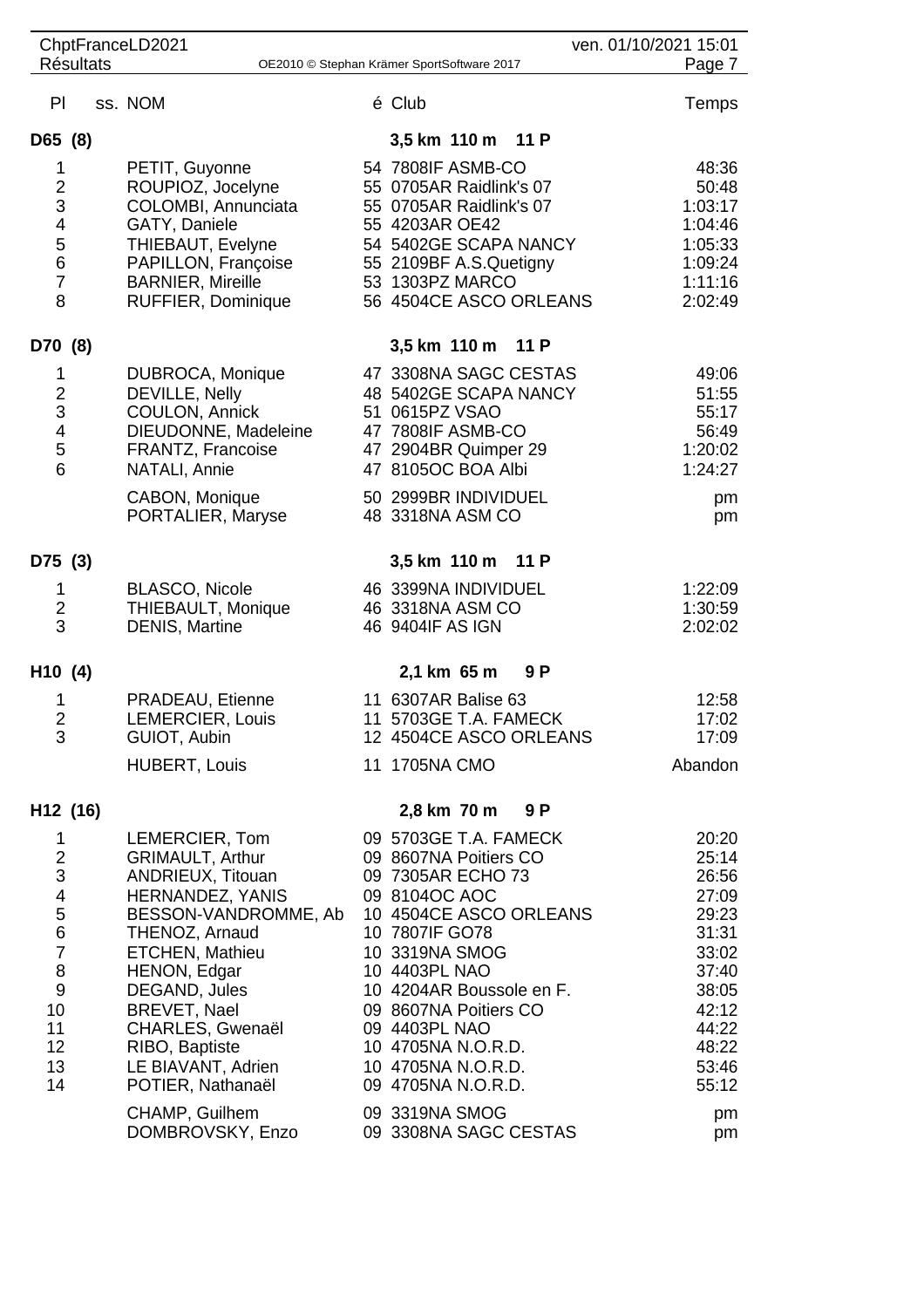|                         | ChptFranceLD2021<br>ven. 01/10/2021 15:01 |                                                           |  |                                                     |                    |  |  |  |
|-------------------------|-------------------------------------------|-----------------------------------------------------------|--|-----------------------------------------------------|--------------------|--|--|--|
|                         | <b>Résultats</b>                          |                                                           |  | OE2010 © Stephan Krämer SportSoftware 2017          | Page 8             |  |  |  |
| PI                      |                                           | ss. NOM                                                   |  | é Club                                              | Temps              |  |  |  |
| H <sub>14</sub> (27)    |                                           |                                                           |  | 4,4 km 130 m 12 P                                   |                    |  |  |  |
| 1                       |                                           | CALANDRY, Simon                                           |  | 08 7404AR ASO                                       | 40:50              |  |  |  |
| $\overline{2}$          |                                           | MARIENNE, Tom                                             |  | 07 7707IF OPA MONTIGNY                              | 43:09              |  |  |  |
| 3                       |                                           | YVART, Erwan                                              |  | 08 7807IF GO78                                      | 43:36              |  |  |  |
| $\overline{\mathbf{4}}$ |                                           | DUFOUR, Célestin                                          |  | 07 2606AR LOUP                                      | 45:12              |  |  |  |
| 5<br>6                  |                                           | AUZELOUX, Evan                                            |  | 07 2407NA POP                                       | 46:38              |  |  |  |
| $\overline{7}$          |                                           | CHIFFLET, Albin<br>DUPUY, Célestin                        |  | 07 0705AR Raidlink's 07<br>07 1905NA BriveCorrèzeCO | 47:33<br>48:35     |  |  |  |
| 8                       |                                           | <b>HERAULT, Mathieu</b>                                   |  | 08 4601OC FINO46                                    | 50:16              |  |  |  |
| 9                       |                                           | <b>BRIERE, Titouan</b>                                    |  | 07 3105OC TOAC Orientatio                           | 50:24              |  |  |  |
| 10                      |                                           | PRADEAU, Emmanuel                                         |  | 08 6307AR Balise 63                                 | 51:07              |  |  |  |
| 11                      |                                           | GAUDION, Gaël                                             |  | 08 8404PZ OPA                                       | 52:29              |  |  |  |
| 12                      |                                           | <b>HEYRMAN, Florent</b>                                   |  | 08 2109BF A.S.Quetigny                              | 53:24              |  |  |  |
| 13                      |                                           | THENOZ, Jérémie                                           |  | 08 7807IF GO78                                      | 58:08              |  |  |  |
| 14                      |                                           | <b>GIL SILVEIRA, Louis</b>                                |  | 07 9404IF AS IGN                                    | 59:34              |  |  |  |
| 15<br>16                |                                           | <b>DESTEFANI, Loucas</b><br>SOLBES-WILMET, Jules          |  | 07 3204OC CARTO 32<br>08 1705NA CMO                 | 1:01:48<br>1:03:08 |  |  |  |
| 17                      |                                           | LEMARCHAND, Jules                                         |  | 07 1408NM VIK'AZIM                                  | 1:06:05            |  |  |  |
| 18                      |                                           | FAIVRE, Rémi                                              |  | 07 4403PL NAO                                       | 1:08:30            |  |  |  |
| 19                      |                                           | RIBO, Maxime                                              |  | 08 4705NA N.O.R.D.                                  | 1:15:03            |  |  |  |
| 20                      |                                           | <b>TRAMALLONI, Paul</b>                                   |  | 07 2109BF A.S.Quetigny                              | 1:20:21            |  |  |  |
| 21                      |                                           | <b>BUFFARD, Romarick</b>                                  |  | 08 7707IF OPA MONTIGNY                              | 1:25:17            |  |  |  |
| 22                      |                                           | <b>BERNE, Emilien</b>                                     |  | 08 4201AR NOSE                                      | 1:31:03            |  |  |  |
| 23                      |                                           | LAUTRETE, Gaspard                                         |  | 08 3319NA SMOG                                      | 1:32:01            |  |  |  |
| 24<br>25                |                                           | POTIER, Mathias<br>LACHERET-COUTEAU, Pab 08 4601OC FINO46 |  | 07 4705NA N.O.R.D.                                  | 1:43:36<br>1:52:24 |  |  |  |
|                         |                                           |                                                           |  |                                                     |                    |  |  |  |
|                         |                                           | DISCHER, David<br>DIDYME, Lucas                           |  | 07 5703GE T.A. FAMECK<br>07 8105OC BOA Albi         | pm<br>pm           |  |  |  |
|                         |                                           |                                                           |  |                                                     |                    |  |  |  |
| H16 (32)                |                                           |                                                           |  | 7,6 km 215 m<br>16 P                                |                    |  |  |  |
| 1                       |                                           | PERRIN, Arthur                                            |  | 05 4201AR NOSE                                      | 53:24              |  |  |  |
| $\overline{\mathbf{c}}$ |                                           | DERLOT, Antoine                                           |  | 05 7707IF OPA MONTIGNY                              | 55:39              |  |  |  |
| 3<br>4                  |                                           | DELORME, Baptiste<br>CHABANCE, Yann                       |  | 05 7707IF OPA MONTIGNY<br>05 4201AR NOSE            | 55:52<br>57:57     |  |  |  |
| 5                       |                                           | COCCHIO-JOURNET, Paul                                     |  | 06 4705NA N.O.R.D.                                  | 1:08:21            |  |  |  |
| $\,$ 6 $\,$             |                                           | LESQUER, Antoine                                          |  | 05 0705AR Raidlink's 07                             | 1:10:44            |  |  |  |
| $\overline{7}$          |                                           | LIORIT, Maxime                                            |  | 06 2407NA POP                                       | 1:12:08            |  |  |  |
| 8                       |                                           | DEGAND, Theo                                              |  | 06 4204AR Boussole en F.                            | 1:13:10            |  |  |  |
| $\boldsymbol{9}$        |                                           | CHASSELIN, Antonin                                        |  | 05 4204AR Boussole en F.                            | 1:14:22            |  |  |  |
| 10                      |                                           | PIVRY, Antonin                                            |  | 05 3705CE COTS                                      | 1:15:37            |  |  |  |
| 10<br>12                |                                           | <b>HERAULT, Baptiste</b>                                  |  | 06 4601OC FINO46                                    | 1:15:37            |  |  |  |
| 13                      |                                           | <b>BRASSART, Elouan</b><br>DEJOUX, Johan                  |  | 06 1403NM O. CAENNAISE<br>06 0705AR Raidlink's 07   | 1:19:46<br>1:21:04 |  |  |  |
| 14                      |                                           | POULAIN, Armel                                            |  | 05 3319NA SMOG                                      | 1:22:01            |  |  |  |
| 15                      |                                           | DECHAVANNE, Simon                                         |  | 05 6911AR ASUL SPORTS NAT                           | 1:22:34            |  |  |  |
| 16                      |                                           | TALON, Armand                                             |  | 06 8607NA Poitiers CO                               | 1:25:06            |  |  |  |
| 17                      |                                           | WENZEL, Anton                                             |  | 06 8404PZ OPA                                       | 1:25:08            |  |  |  |
| 18                      |                                           | ETCHEN, Esteban                                           |  | 06 3319NA SMOG                                      | 1:25:24            |  |  |  |
| 19                      |                                           | ZAUGG-PLATTARD, Arthur                                    |  | 05 4201AR NOSE                                      | 1:25:47            |  |  |  |
| 20                      |                                           | <b>HERNANDEZ, Corentin</b>                                |  | 05 8104OC AOC                                       | 1:27:35            |  |  |  |
| 21<br>22                |                                           | PINARD, Aurélien<br>CHABE, LUCA                           |  | 05 2508BF BALISE 25<br>05 6208HF B.A                | 1:28:25<br>1:28:48 |  |  |  |
| 23                      |                                           | MONTUS, Jules                                             |  | 06 4012NA B.R.O.S                                   | 1:33:25            |  |  |  |
| 24                      |                                           | VANHOUTTE, Esteban                                        |  | 05 4012NA B.R.O.S                                   | 1:34:03            |  |  |  |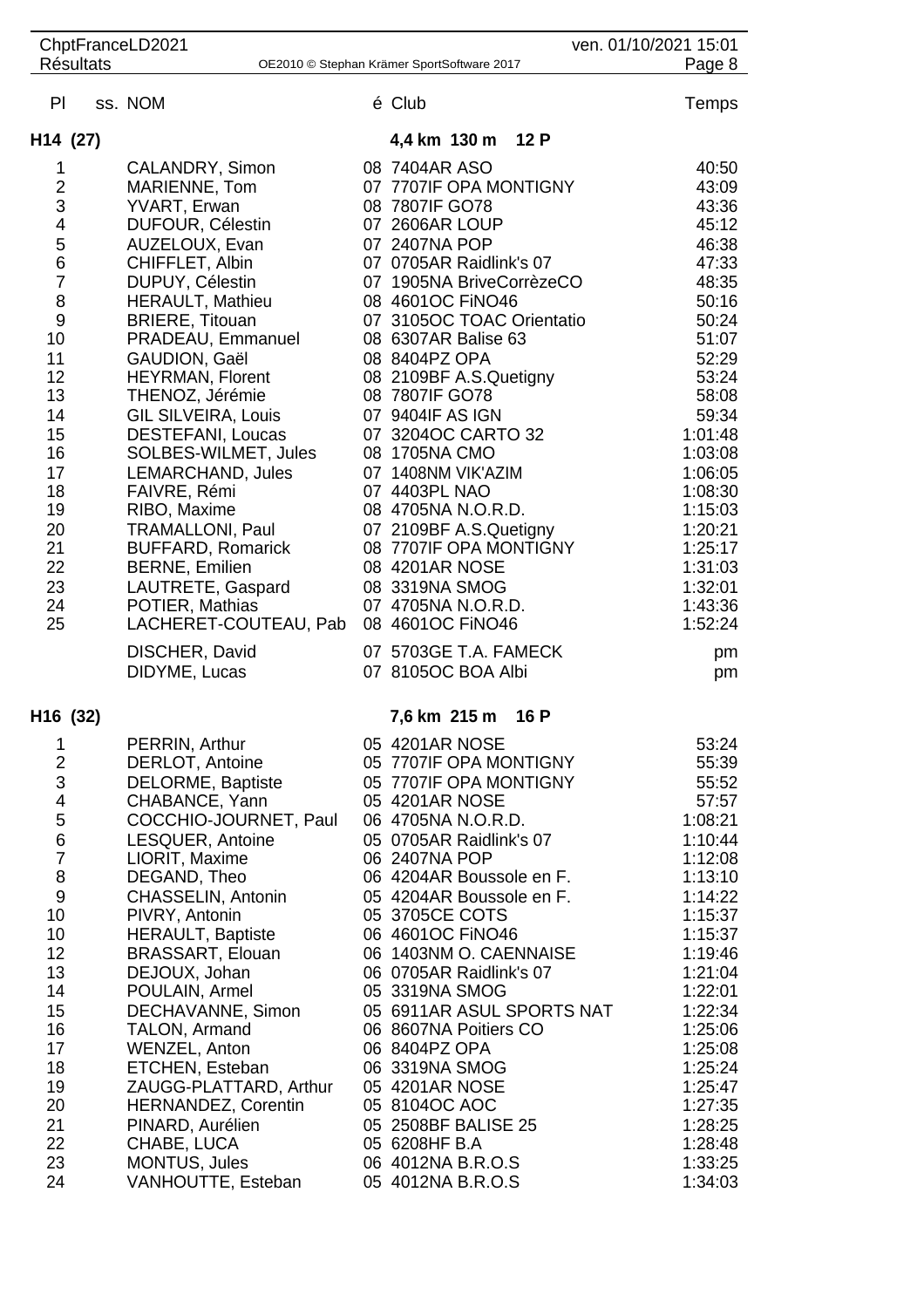| ven. 01/10/2021 15:01<br>ChptFranceLD2021<br><b>Résultats</b><br>OE2010 © Stephan Krämer SportSoftware 2017                                                                                        |  |                                                                                                                                                                                                                                                                                                                                                                                                                                                                                                                                                                                                                             |  |                                                                                                                                                                                                                                                                                                                                                                                                                                                                                                                                                                                                                                                                                         |      |         |                                                                                                                                                                                                                                                                                                                             |
|----------------------------------------------------------------------------------------------------------------------------------------------------------------------------------------------------|--|-----------------------------------------------------------------------------------------------------------------------------------------------------------------------------------------------------------------------------------------------------------------------------------------------------------------------------------------------------------------------------------------------------------------------------------------------------------------------------------------------------------------------------------------------------------------------------------------------------------------------------|--|-----------------------------------------------------------------------------------------------------------------------------------------------------------------------------------------------------------------------------------------------------------------------------------------------------------------------------------------------------------------------------------------------------------------------------------------------------------------------------------------------------------------------------------------------------------------------------------------------------------------------------------------------------------------------------------------|------|---------|-----------------------------------------------------------------------------------------------------------------------------------------------------------------------------------------------------------------------------------------------------------------------------------------------------------------------------|
|                                                                                                                                                                                                    |  |                                                                                                                                                                                                                                                                                                                                                                                                                                                                                                                                                                                                                             |  |                                                                                                                                                                                                                                                                                                                                                                                                                                                                                                                                                                                                                                                                                         |      |         | Page 9                                                                                                                                                                                                                                                                                                                      |
| PI                                                                                                                                                                                                 |  | ss. NOM                                                                                                                                                                                                                                                                                                                                                                                                                                                                                                                                                                                                                     |  | é Club                                                                                                                                                                                                                                                                                                                                                                                                                                                                                                                                                                                                                                                                                  |      |         | Temps                                                                                                                                                                                                                                                                                                                       |
| H <sub>16</sub> (32)                                                                                                                                                                               |  |                                                                                                                                                                                                                                                                                                                                                                                                                                                                                                                                                                                                                             |  | 7,6 km 215 m                                                                                                                                                                                                                                                                                                                                                                                                                                                                                                                                                                                                                                                                            | 16 P | (suite) |                                                                                                                                                                                                                                                                                                                             |
| 25<br>26<br>27<br>28<br>29<br>30<br>31                                                                                                                                                             |  | <b>BARRIERE, Arthur</b><br>VEROVE, Vianney<br><b>GRADAIVE, ANTOINE</b><br>BERNE, Benjamin<br>BERAUD, Aubin<br><b>ANDRILLON, Victor</b><br>HERVE, Maxime<br>BION, Theophile                                                                                                                                                                                                                                                                                                                                                                                                                                                  |  | 06 3319NA SMOG<br>06 5907HF T.A.D.<br>05 1705NA CMO<br>05 4201AR NOSE<br>06 6917AR COPIDO<br>05 7807IF GO78<br>05 3318NA ASM CO<br>05 4204AR Boussole en F.                                                                                                                                                                                                                                                                                                                                                                                                                                                                                                                             |      |         | 1:39:26<br>1:42:41<br>1:46:36<br>1:50:43<br>1:54:37<br>2:04:59<br>2:48:02<br>pm                                                                                                                                                                                                                                             |
|                                                                                                                                                                                                    |  |                                                                                                                                                                                                                                                                                                                                                                                                                                                                                                                                                                                                                             |  |                                                                                                                                                                                                                                                                                                                                                                                                                                                                                                                                                                                                                                                                                         |      |         |                                                                                                                                                                                                                                                                                                                             |
| H18 (33)                                                                                                                                                                                           |  |                                                                                                                                                                                                                                                                                                                                                                                                                                                                                                                                                                                                                             |  | 9,3 km 190 m                                                                                                                                                                                                                                                                                                                                                                                                                                                                                                                                                                                                                                                                            | 16 P |         |                                                                                                                                                                                                                                                                                                                             |
| 1<br>$\overline{c}$<br>3<br>4<br>$\frac{5}{6}$<br>$\overline{7}$<br>8<br>9<br>10<br>11<br>12<br>13<br>14<br>15<br>16<br>17<br>18<br>19<br>20<br>21<br>22<br>23<br>24<br>25<br>26<br>27<br>28<br>29 |  | <b>VEROVE, Guilhem</b><br>THENOZ, Bastien<br>CHEVALIER, Matéo<br><b>BUFFARD, Corenthin</b><br>LATASTE, Mathias<br>MENA, Louison<br><b>REBOULLET, Elie</b><br>ARNAULT, Gaby<br>PICHARD, Romain<br>ANDRE, Costin<br>SKOWRONEK, Valentin<br>CHABOT, Thomas<br>GINET, Thomas<br>LE HELLOCO, Alec<br>SOUTTER, Matéo<br>CHIFFLET, Guilhem<br><b>SKOWRONEK, Virgile</b><br><b>BERTIN, Laouen</b><br>LEMARCHAND, Louis<br>DESTEFANI, Jilian<br>URVOAS, Cyprien<br><b>WALLEZ, DORIAN</b><br>GILLARD, Lucas<br>BRIGAND, Raphael<br>NOUAILLE, Jules<br>GUILLET, Emilien<br>MONTAGARD, Grégoire<br>MOLINA, Lukas<br>VERDELLO, Alexandre |  | 04 5907HF T.A.D.<br>04 7807IF GO78<br>04 8702NA ORIENTATION 87<br>03 7707IF OPA MONTIGNY<br>04 6804GE COColmar<br>04 3105OC TOAC Orientatio<br>04 4203AR OE42<br>04 8607NA Poitiers CO<br>04 6911AR ASUL SPORTS NAT<br>04 4201AR NOSE<br>03 2109BF A.S.Quetigny<br>04 4201AR NOSE<br>03 2517BF OTB<br>04 7707IF OPA MONTIGNY<br>04 5703GE T.A. FAMECK<br>04 0705AR Raidlink's 07<br>03 2109BF A.S.Quetigny<br>04 3705CE COTS<br>04 1408NM VIK'AZIM<br>04 3204OC CARTO 32<br>03 6911AR ASUL SPORTS NAT<br>04 8104OC AOC<br>04 7716IF BALISE 77<br>04 3603CE ORIENTATION36<br>04 8702NA ORIENTATION 87<br>04 2109BF A.S.Quetigny<br>04 7807IF GO78<br>04 4012NA B.R.O.S<br>03 3705CE COTS |      |         | 1:05:05<br>1:09:10<br>1:16:27<br>1:17:14<br>1:19:00<br>1:19:02<br>1:20:48<br>1:22:18<br>1:23:01<br>1:27:02<br>1:27:23<br>1:28:57<br>1:34:01<br>1:35:58<br>1:37:04<br>1:43:35<br>1:43:58<br>1:44:03<br>1:47:35<br>1:49:03<br>1:56:52<br>2:00:52<br>2:01:21<br>2:02:40<br>2:08:28<br>2:10:08<br>2:11:30<br>2:15:22<br>2:42:40 |
|                                                                                                                                                                                                    |  | PEYCLIT, Jules<br>LABARBE, Logan<br>POIVERT, Eliott<br>BORDENAVE, Wandrille                                                                                                                                                                                                                                                                                                                                                                                                                                                                                                                                                 |  | 03 1905NA BriveCorrèzeCO<br>03 4012NA B.R.O.S<br>04 1601NA COF<br>03 7807IF GO78                                                                                                                                                                                                                                                                                                                                                                                                                                                                                                                                                                                                        |      |         | pm<br>Abandon<br>Abandon<br>Abandon                                                                                                                                                                                                                                                                                         |
| H20 (20)                                                                                                                                                                                           |  |                                                                                                                                                                                                                                                                                                                                                                                                                                                                                                                                                                                                                             |  | 10,1 km 280 m 18 P                                                                                                                                                                                                                                                                                                                                                                                                                                                                                                                                                                                                                                                                      |      |         |                                                                                                                                                                                                                                                                                                                             |
| 1<br>$\overline{\mathbf{c}}$<br>3<br>4<br>5<br>6<br>$\overline{7}$                                                                                                                                 |  | DISCHER, Romain<br>PANNIER, Axel<br>RADONDY, Thomas<br><b>HERITIER, Mael</b><br>BARROS-VALLET, Mathias<br>VARIN, Lucas<br><b>BOURGEOIS, Lucas</b>                                                                                                                                                                                                                                                                                                                                                                                                                                                                           |  | 02 5703GE T.A. FAMECK<br>01 7807IF GO78<br>02 5907HF T.A.D.<br>03 4201AR NOSE<br>03 1307PZ ACA AIX EN PROV<br>01 5906HF VALMO<br>01 1905NA BriveCorrèzeCO                                                                                                                                                                                                                                                                                                                                                                                                                                                                                                                               |      |         | 1:10:10<br>1:10:27<br>1:11:53<br>1:11:54<br>1:14:00<br>1:19:14<br>1:26:40                                                                                                                                                                                                                                                   |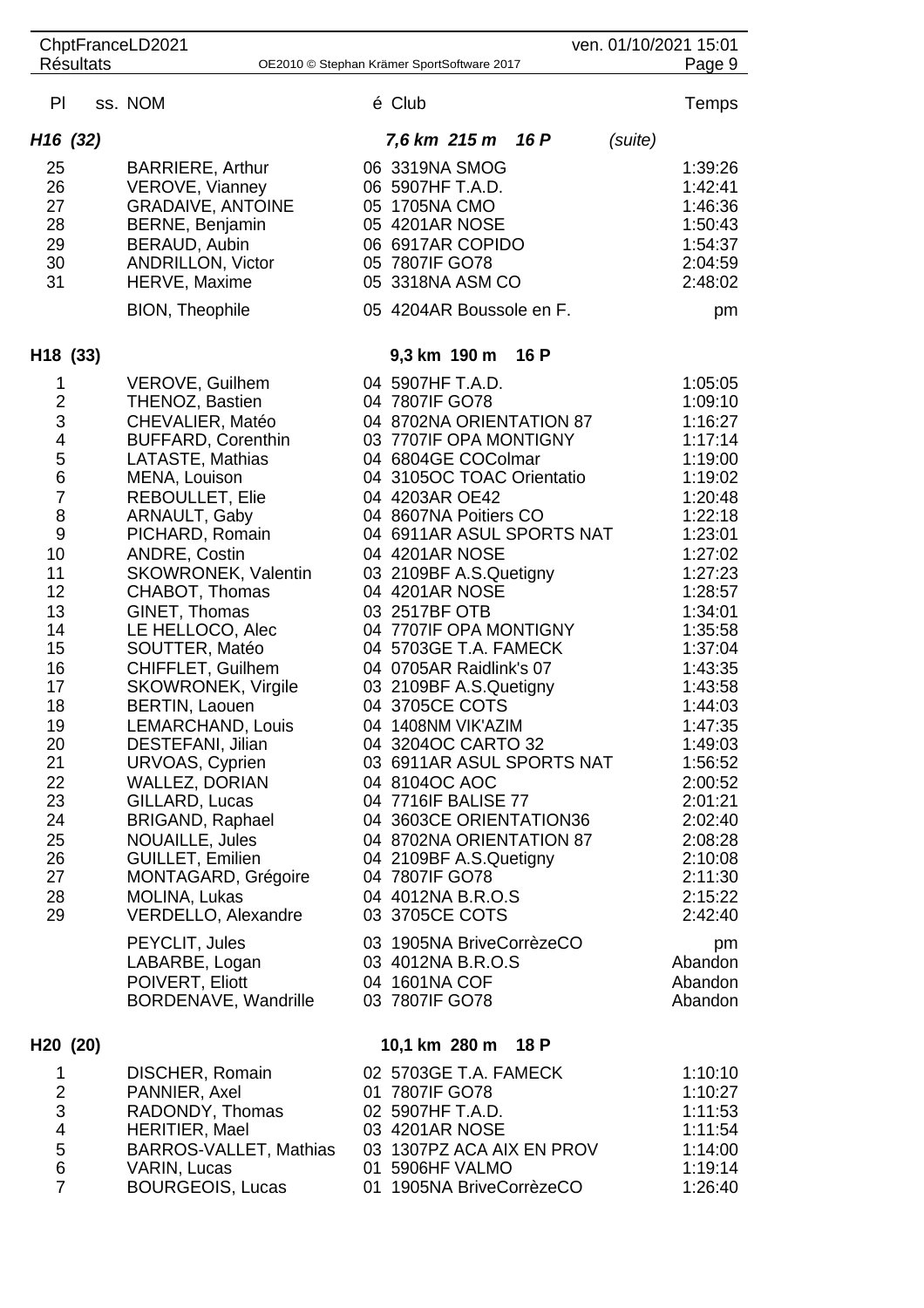|                                                                                                                                                                                                                                                |                  | ChptFranceLD2021                                                                                                                                                                                                                                                                                                                                                                                                                                                                                                                                                                                                                                                                                                                                                    |                                                                                                                                                                                                                                                                                                                                                                                                                                                                                                                                                                                                                                                                                                                                                                                                                  |         | ven. 01/10/2021 15:01                                                                                                                                                                                                                                                                                                                                                                         |
|------------------------------------------------------------------------------------------------------------------------------------------------------------------------------------------------------------------------------------------------|------------------|---------------------------------------------------------------------------------------------------------------------------------------------------------------------------------------------------------------------------------------------------------------------------------------------------------------------------------------------------------------------------------------------------------------------------------------------------------------------------------------------------------------------------------------------------------------------------------------------------------------------------------------------------------------------------------------------------------------------------------------------------------------------|------------------------------------------------------------------------------------------------------------------------------------------------------------------------------------------------------------------------------------------------------------------------------------------------------------------------------------------------------------------------------------------------------------------------------------------------------------------------------------------------------------------------------------------------------------------------------------------------------------------------------------------------------------------------------------------------------------------------------------------------------------------------------------------------------------------|---------|-----------------------------------------------------------------------------------------------------------------------------------------------------------------------------------------------------------------------------------------------------------------------------------------------------------------------------------------------------------------------------------------------|
|                                                                                                                                                                                                                                                | <b>Résultats</b> |                                                                                                                                                                                                                                                                                                                                                                                                                                                                                                                                                                                                                                                                                                                                                                     | OE2010 © Stephan Krämer SportSoftware 2017                                                                                                                                                                                                                                                                                                                                                                                                                                                                                                                                                                                                                                                                                                                                                                       |         | Page 10                                                                                                                                                                                                                                                                                                                                                                                       |
| PI                                                                                                                                                                                                                                             |                  | ss. NOM                                                                                                                                                                                                                                                                                                                                                                                                                                                                                                                                                                                                                                                                                                                                                             | é Club                                                                                                                                                                                                                                                                                                                                                                                                                                                                                                                                                                                                                                                                                                                                                                                                           |         | Temps                                                                                                                                                                                                                                                                                                                                                                                         |
| H <sub>20</sub> (20)                                                                                                                                                                                                                           |                  |                                                                                                                                                                                                                                                                                                                                                                                                                                                                                                                                                                                                                                                                                                                                                                     | 18 P<br>10,1 km 280 m                                                                                                                                                                                                                                                                                                                                                                                                                                                                                                                                                                                                                                                                                                                                                                                            | (suite) |                                                                                                                                                                                                                                                                                                                                                                                               |
| 8<br>9<br>10<br>11<br>12<br>13<br>14<br>15<br>16<br>17                                                                                                                                                                                         |                  | <b>BOUCHART, Hugo</b><br>LINTANF, Hugo<br><b>WHITE, Miles</b><br><b>BOUTINET, JULES</b><br><b>DUMORTIER, Mathis</b><br>GERY, David<br>ROCHE, Corentin<br>GILLET, Justin<br>PARIGOT, Antoine<br><b>SELLIER, Mathis</b><br>REBOUL, Mathis                                                                                                                                                                                                                                                                                                                                                                                                                                                                                                                             | 02 7807IF GO78<br>01 9105IF COLE<br>02 1408NM VIK'AZIM<br>01 1601NA COF<br>02 1905NA BriveCorrèzeCO<br>02 4203AR OE42<br>01 8607NA Poitiers CO<br>02 5906HF VALMO<br>02 2109BF A.S.Quetigny<br>02 0111AR CO AMBERIEU<br>02 0705AR Raidlink's 07                                                                                                                                                                                                                                                                                                                                                                                                                                                                                                                                                                  |         | 1:29:21<br>1:31:27<br>1:32:45<br>1:34:51<br>1:37:06<br>1:38:06<br>1:39:48<br>1:45:13<br>1:50:33<br>2:28:00<br>pm                                                                                                                                                                                                                                                                              |
|                                                                                                                                                                                                                                                |                  | DAGICOUR, Tom<br>DI GERONIMO, Rafael                                                                                                                                                                                                                                                                                                                                                                                                                                                                                                                                                                                                                                                                                                                                | 02 3105OC TOAC Orientatio<br>02 2517BF OTB                                                                                                                                                                                                                                                                                                                                                                                                                                                                                                                                                                                                                                                                                                                                                                       |         | pm<br>Abandon                                                                                                                                                                                                                                                                                                                                                                                 |
|                                                                                                                                                                                                                                                | H21E (59)        |                                                                                                                                                                                                                                                                                                                                                                                                                                                                                                                                                                                                                                                                                                                                                                     | 13,5 km 390 m 25 P                                                                                                                                                                                                                                                                                                                                                                                                                                                                                                                                                                                                                                                                                                                                                                                               |         |                                                                                                                                                                                                                                                                                                                                                                                               |
| 1<br>$\overline{\mathbf{c}}$<br>3<br>4<br>5<br>$\,6$<br>$\overline{7}$<br>8<br>$9$<br>10<br>11<br>12<br>13<br>14<br>15<br>16<br>17<br>17<br>19<br>20<br>20<br>22<br>23<br>24<br>25<br>26<br>27<br>28<br>29<br>30<br>31<br>32<br>33<br>34<br>35 |                  | CAPBERN, Loïc<br>PERRIN, Mathieu<br>ELIAS, Guilhem<br>MARTY, Loïc<br>COUPAT, Vincent<br>MOULET, Quentin<br>RADONDY, Théo<br>MARTINEZ, Pierre<br>DELENNE, Adrien<br>SANDEVOIR, Luc<br>FLEURENT, Théo<br>HALTZ, Louis<br>ROUX, Corentin<br>RAIMBAULT, Juste<br>GUINOT, Thibaut<br>VAXELAIRE, Hugo<br>LEDEZ, Rémi<br><b>SCHAMBERGER, Pierre</b><br>MELINARD, Lionel<br><b>BATTISTA, Clement</b><br><b>GUILLEMAIN, Clément</b><br><b>KERN-GILLARD, Mathieu</b><br>CARLIER, Axel<br>ERBLAND, Pierre<br><b>MERINO, Pierrick</b><br>CAZELLE, Sébastien<br>HANAUER, Sébastien<br><b>GRATTEPANCHE, Florent</b><br>ASTRADE, Gaspard<br>SOGNO, Martin<br><b>BRISSON, Cédric</b><br><b>BESTEL, Arnault</b><br>GUINOT, Rémi<br>NICOLE DESMAU, Mathis<br><b>GOUINEAU, Mathieu</b> | 93 3105OC TOAC Orientatio<br>98 4201AR NOSE<br>00 1307PZ ACA AIX EN PROV<br>95 4601OC FINO46<br>86 2517BF OTB<br>00 2517BF OTB<br>97 5907HF T.A.D.<br>97 4012NA B.R.O.S<br>96 1307PZ ACA AIX EN PROV<br>95 1403NM O. CAENNAISE<br>90 7404AR ASO<br>97 5907HF T.A.D.<br>94 4201AR NOSE<br>89 7716 F BALISE 77<br>00 2108BF Talant SO<br>98 6911AR ASUL SPORTS NAT<br>93 5907HF T.A.D.<br>88 1307PZ ACA AIX EN PROV<br>77 7512IF RO'Paris<br>98 3308NA SAGC CESTAS<br>00 6208HF B.A<br>88 6911AR ASUL SPORTS NAT<br>98 5907HF T.A.D.<br>99 9105IF COLE<br>91 6911AR ASUL SPORTS NAT<br>88 4601OC FINO46<br>96 6806GE COBuhl.Florival<br>98 5907HF T.A.D.<br>99 7305AR ECHO 73<br>97 1307PZ ACA AIX EN PROV<br>88 4403PL NAO<br>99 9105IF COLE<br>92 2108BF Talant SO<br>98 6806GE COBuhl.Florival<br>87 1705NA CMO |         | 1:24:22<br>1:24:38<br>1:27:07<br>1:28:28<br>1:29:42<br>1:30:49<br>1:31:14<br>1:31:34<br>1:33:17<br>1:33:38<br>1:35:14<br>1:35:25<br>1:36:11<br>1:40:03<br>1:41:13<br>1:44:06<br>1:47:16<br>1:47:16<br>1:49:04<br>1:53:27<br>1:53:27<br>1:55:06<br>1:57:04<br>1:57:51<br>2:00:40<br>2:01:15<br>2:02:26<br>2:05:04<br>2:06:09<br>2:11:03<br>2:13:18<br>2:14:34<br>2:14:35<br>2:14:49<br>2:16:40 |
| 36<br>37<br>38                                                                                                                                                                                                                                 |                  | ROY, Vincent<br>TRONCHE-MASSO, Baptist<br>ROCHE, Damien                                                                                                                                                                                                                                                                                                                                                                                                                                                                                                                                                                                                                                                                                                             | 97 5906HF VALMO<br>97 2407NA POP<br>96 8607NA Poitiers CO                                                                                                                                                                                                                                                                                                                                                                                                                                                                                                                                                                                                                                                                                                                                                        |         | 2:18:19<br>2:22:21<br>2:23:13                                                                                                                                                                                                                                                                                                                                                                 |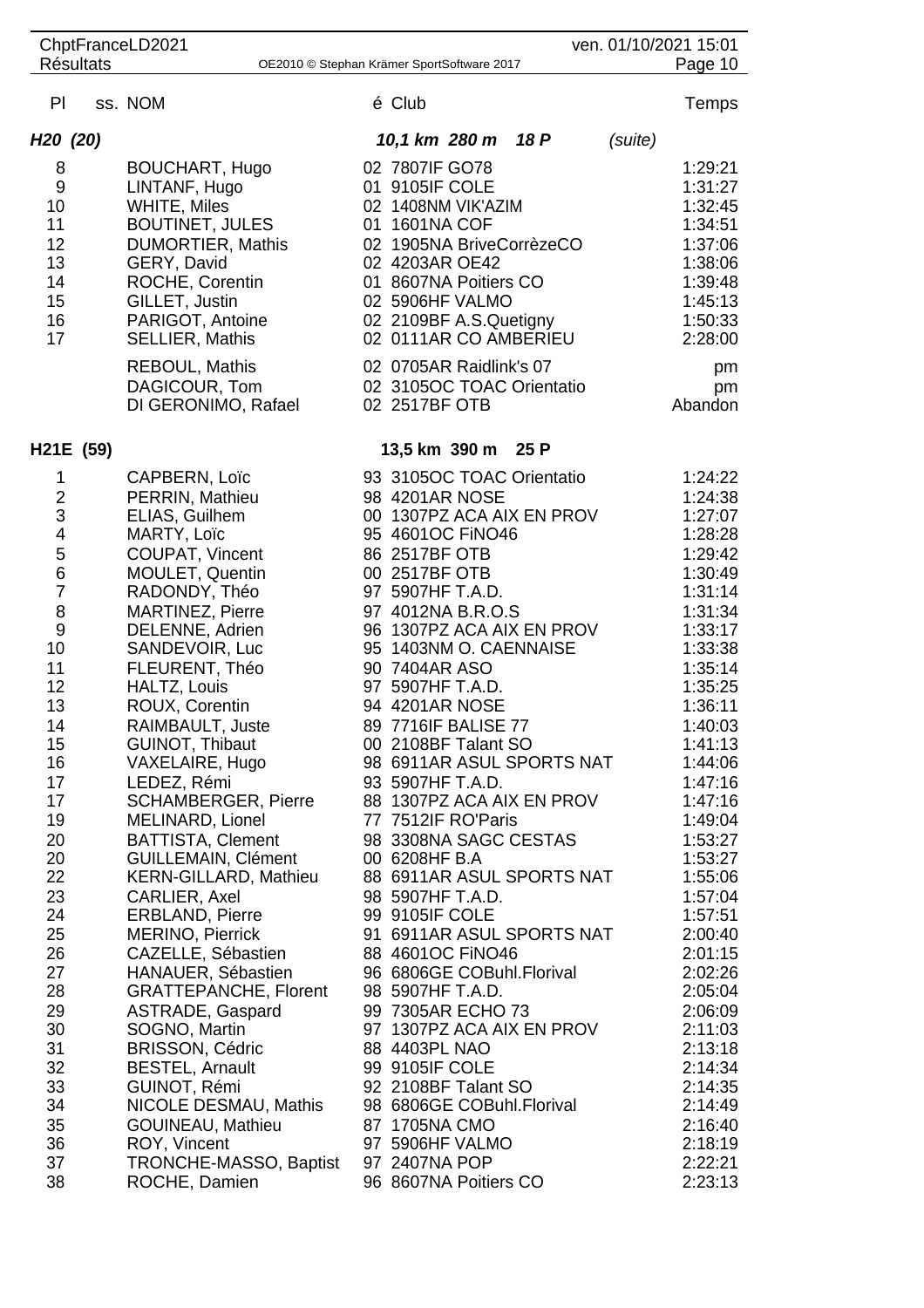|                                                                                                                                      | ChptFranceLD2021<br>ven. 01/10/2021 15:01<br><b>Résultats</b> |                                                                                                                                                                                                                                                                                                                                                                                                                                |  |                                                                                                                                                                                                                                                                                                                                                                                                                      |      |         |                                                                                                                                                                                                               |  |
|--------------------------------------------------------------------------------------------------------------------------------------|---------------------------------------------------------------|--------------------------------------------------------------------------------------------------------------------------------------------------------------------------------------------------------------------------------------------------------------------------------------------------------------------------------------------------------------------------------------------------------------------------------|--|----------------------------------------------------------------------------------------------------------------------------------------------------------------------------------------------------------------------------------------------------------------------------------------------------------------------------------------------------------------------------------------------------------------------|------|---------|---------------------------------------------------------------------------------------------------------------------------------------------------------------------------------------------------------------|--|
|                                                                                                                                      |                                                               |                                                                                                                                                                                                                                                                                                                                                                                                                                |  | OE2010 © Stephan Krämer SportSoftware 2017                                                                                                                                                                                                                                                                                                                                                                           |      |         | Page 11                                                                                                                                                                                                       |  |
| PI                                                                                                                                   |                                                               | ss. NOM                                                                                                                                                                                                                                                                                                                                                                                                                        |  | é Club                                                                                                                                                                                                                                                                                                                                                                                                               |      |         | Temps                                                                                                                                                                                                         |  |
| H <sub>21</sub> E (59)                                                                                                               |                                                               |                                                                                                                                                                                                                                                                                                                                                                                                                                |  | 13,5 km 390 m 25 P                                                                                                                                                                                                                                                                                                                                                                                                   |      | (suite) |                                                                                                                                                                                                               |  |
| 39<br>40<br>41<br>42<br>43<br>44<br>45<br>46<br>47<br>48<br>49<br>50                                                                 |                                                               | DUCHON, Alban<br><b>GERARD, Nicolas</b><br>MISTELI, Benjamin<br><b>BORDET, Pierre</b><br><b>GASTON, Guillaume</b><br><b>MEYNIER, François</b><br>RICHARD, Hugo<br>DU PASQUIER, Clément<br>RATTI, Enzo<br>LECUYER, Thibault<br>CAVARROC, Hugo<br>NING, Zijie<br>ERBLAND, Thomas<br><b>BOUSSER, Thomas</b><br>NAPIERALA, Nicolas                                                                                                 |  | 97 5703GE T.A. FAMECK<br>87 3105OC TOAC Orientatio<br>92 3502BR CRCO<br>87 7404AR ASO<br>87 4705NA N.O.R.D.<br>90 6307AR Balise 63<br>00 4204AR Boussole en F.<br>92 3308NA SAGC CESTAS<br>00 1307PZ ACA AIX EN PROV<br>94 5703GE T.A. FAMECK<br>98 1106OC COORE MJC<br>98 4403PL NAO<br>99 9105IF COLE<br>97 5703GE T.A. FAMECK<br>96 5907HF T.A.D.                                                                 |      |         | 2:23:40<br>2:28:57<br>2:31:37<br>2:37:37<br>2:37:56<br>2:40:57<br>2:43:33<br>2:46:05<br>3:07:22<br>3:08:54<br>3:10:58<br>3:18:20<br>pm<br>Abandon<br>Abandon                                                  |  |
|                                                                                                                                      |                                                               | PERRIN, Arnaud<br>ROGER, Aymeric<br>TASSART, Romain<br>PIGEON, Thibaud<br>VASQUEZ, Dorian<br>RABIER, arnaud                                                                                                                                                                                                                                                                                                                    |  | 96 4201AR NOSE<br>96 7807IF GO78<br>94 6208HF B.A<br>96 3318NA ASM CO<br>96 4012NA B.R.O.S<br>00 3603CE ORIENTATION36                                                                                                                                                                                                                                                                                                |      |         | Abandon<br>Abandon<br>Abandon<br>Abandon<br>Abandon<br>Abandon                                                                                                                                                |  |
| H35 (19)                                                                                                                             |                                                               |                                                                                                                                                                                                                                                                                                                                                                                                                                |  | 9,6 km 200 m                                                                                                                                                                                                                                                                                                                                                                                                         | 17 P |         |                                                                                                                                                                                                               |  |
| 1<br>$\frac{2}{3}$<br>$\frac{4}{5}$<br>$6\phantom{1}6$<br>7<br>8<br>$\boldsymbol{9}$<br>10<br>11<br>12<br>13<br>14<br>15<br>16<br>17 |                                                               | GARDE, Yoann<br>BANAKIEWICZ, Adam<br>DESQUEYROUX, Michael<br>LECONTE, Steve<br><b>BLOT, Gregory</b><br><b>MOTTET, Martin</b><br><b>RIBIER, Emmanuel</b><br>ROCHE, Guillaume<br><b>VOIVENEL, Vincent</b><br>RORA, Sébastien<br><b>BARLET, Cedric</b><br><b>HUBERT, Emeric</b><br>HUBERT, Mickael<br>CAVANTOU, Jérémy<br>CLABAUX, Sylvain<br>BERNADE, Bruno<br>DUPONT, Christophe<br><b>FORESTIER, Aloïs</b><br>POEDRAS, Gwendal |  | 84 4203AR OE42<br>84 4403PL NAO<br>85 3318NA ASM CO<br>84 6307AR Balise 63<br>82 2407NA POP<br>86 3502BR CRCO<br>84 4203AR OE42<br>84 6307AR Balise 63<br>83 1408NM VIK'AZIM<br>86 6917AR COPIDO<br>84 5402GE SCAPA NANCY<br>84 6911AR ASUL SPORTS NAT<br>84 1705NA CMO<br>85 4601OC FINO46<br>83 6208HF B.A<br>83 6911AR ASUL SPORTS NAT<br>86 6911AR ASUL SPORTS NAT<br>83 4204AR Boussole en F.<br>86 7309AR COCS |      |         | 1:12:28<br>1:16:17<br>1:22:07<br>1:22:32<br>1:24:48<br>1:27:57<br>1:29:34<br>1:32:38<br>1:32:45<br>1:34:22<br>1:34:40<br>1:36:25<br>1:40:47<br>1:48:06<br>2:12:01<br>2:25:57<br>2:37:08<br>Abandon<br>Abandon |  |
|                                                                                                                                      |                                                               |                                                                                                                                                                                                                                                                                                                                                                                                                                |  |                                                                                                                                                                                                                                                                                                                                                                                                                      |      |         |                                                                                                                                                                                                               |  |
| H40 (30)<br>1<br>$\overline{\mathbf{c}}$<br>3<br>$\overline{\mathbf{4}}$<br>5<br>$\overline{6}$<br>$\overline{7}$<br>8               |                                                               | CALANDOT, François<br>GHIBAUDO, Nicolas<br>BAUDSON, Jérôme<br>DECHAVANNE, Laurent<br>HERVE, Cyril<br>LAUTRETE, Pierre<br><b>BARRIERE, Matthieu</b><br>GUIOT, Alexis                                                                                                                                                                                                                                                            |  | 9,2 km 180 m 16 P<br>79 1403NM O. CAENNAISE<br>74 4203AR OE42<br>77 5906HF VALMO<br>78 6911AR ASUL SPORTS NAT<br>78 3318NA ASM CO<br>77 3319NA SMOG<br>79 3319NA SMOG<br>80 4504CE ASCO ORLEANS                                                                                                                                                                                                                      |      |         | 1:13:50<br>1:16:35<br>1:17:37<br>1:18:24<br>1:19:31<br>1:21:20<br>1:23:57<br>1:24:33                                                                                                                          |  |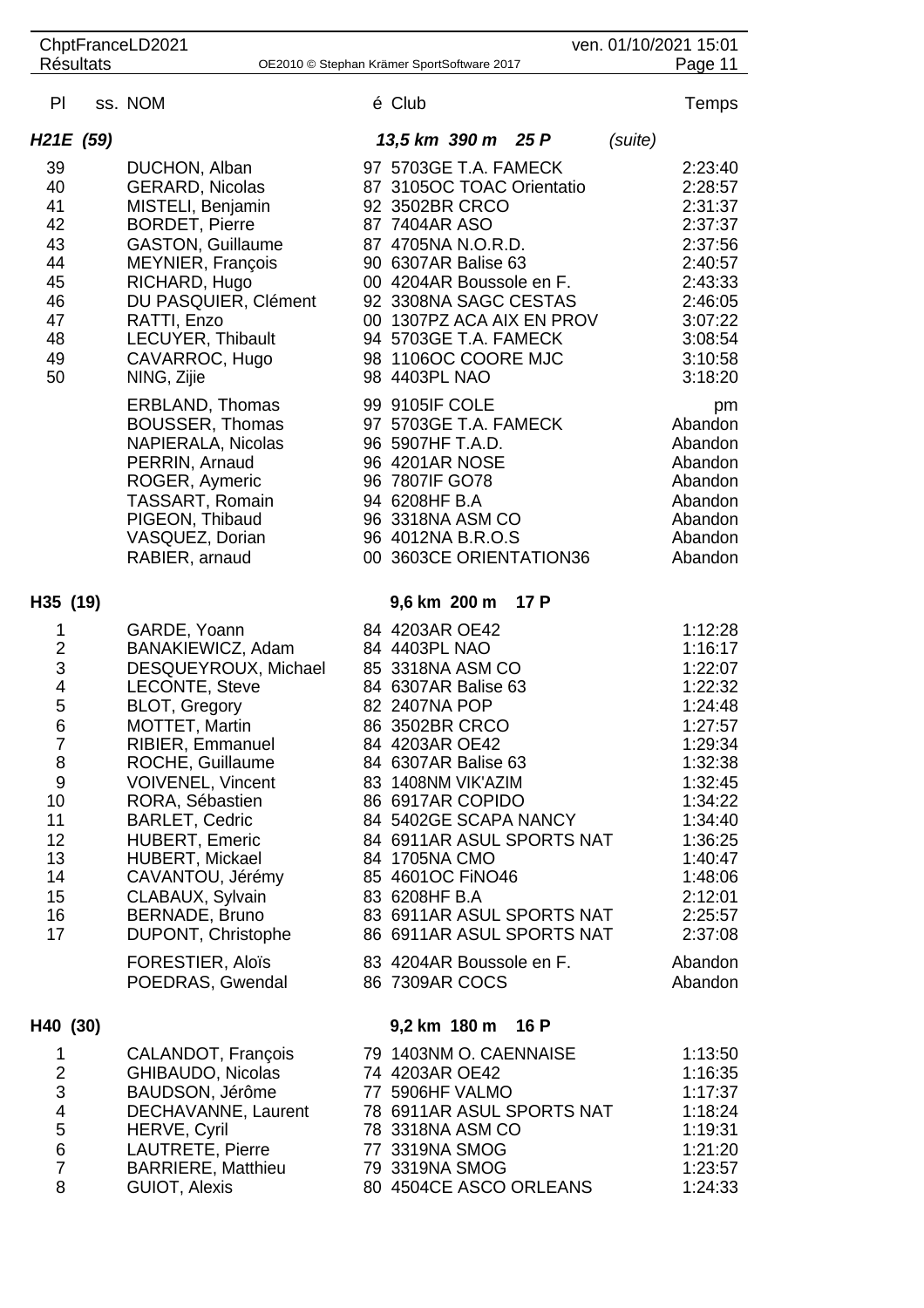|                         |                  | ChptFranceLD2021                                |                                         |                           |         | ven. 01/10/2021 15:01 |
|-------------------------|------------------|-------------------------------------------------|-----------------------------------------|---------------------------|---------|-----------------------|
|                         | <b>Résultats</b> | OE2010 © Stephan Krämer SportSoftware 2017      |                                         |                           |         | Page 12               |
| PI                      |                  | ss. NOM                                         | é Club                                  |                           |         | <b>Temps</b>          |
| H40 (30)                |                  |                                                 | 9,2 km 180 m 16 P                       |                           | (suite) |                       |
| 9                       |                  | LAGENEBRE, Ludovic                              | 78 4012NA B.R.O.S                       |                           |         | 1:28:58               |
| 10                      |                  | LEMERCIER, Mathieu                              | 79 5703GE T.A. FAMECK                   |                           |         | 1:31:19               |
| 11                      |                  | DEGAND, Guillaume                               | 78 4204AR Boussole en F.                |                           |         | 1:32:09               |
| 12                      |                  | SOL, Benoît                                     | 80 9404IF AS IGN                        |                           |         | 1:32:29               |
| 13                      |                  | <b>GRANGER, Emmanuel</b>                        | 72 4201AR NOSE                          |                           |         | 1:34:08               |
| 14                      |                  | <b>QUINQUENEL, Herve</b>                        | 76 9404IF AS IGN                        |                           |         | 1:34:12               |
| 15                      |                  | <b>BOUSSAC, Nicolas</b>                         |                                         | 80 4504CE ASCO ORLEANS    |         | 1:37:16               |
| 16                      |                  | ALBREGUE, Jérôme                                |                                         | 80 6911AR ASUL SPORTS NAT |         | 1:39:21               |
| 17                      |                  | BREVET, Yohann                                  | 77 8607NA Poitiers CO                   |                           |         | 1:41:27               |
| 18                      |                  | CHEVALIER, Cédric                               |                                         | 79 8702NA ORIENTATION 87  |         | 1:43:43               |
| 19                      |                  | VICLIN, Gaël                                    | 78 3308NA SAGC CESTAS                   |                           |         | 1:44:01               |
| 20                      |                  | <b>ZANATTA, Clotaire</b>                        | 78 1705NA CMO                           |                           |         | 1:44:41               |
| 21                      |                  | DAVID, Eric                                     |                                         | 77 4504CE ASCO ORLEANS    |         | 1:46:33               |
| 22                      |                  | DESQUEYROUX, Jean-Phili                         | 81 3318NA ASM CO                        |                           |         | 1:53:55               |
| 23                      |                  | FONTAINE, Baptiste                              | 79 3308NA SAGC CESTAS                   |                           |         | 1:57:48               |
| 24                      |                  | WENZEL, Karl                                    | 77 8404PZ OPA                           |                           |         | 2:04:52               |
| 25                      |                  | <b>UTARD, Gael</b>                              | 78 3105OC TOAC Orientatio               |                           |         | 2:05:50               |
| 26<br>27                |                  | BERAUD, Guillaume<br>YVART, Jérôme              | 78 6917AR COPIDO<br>77 7807IF GO78      |                           |         | 2:08:10<br>2:13:52    |
| 28                      |                  | BERTOUT, bastien                                | 77 5906HF VALMO                         |                           |         | 2:14:23               |
| 29                      |                  | ARCHAMBEAULT, Ludovic                           | 81 8607NA Poitiers CO                   |                           |         | 2:15:02               |
|                         |                  |                                                 |                                         |                           |         |                       |
|                         |                  | DOUNON, Michael                                 | 79 3308NA SAGC CESTAS                   |                           |         | Abandon               |
| H45 (55)                |                  |                                                 | 8,1 km 230 m                            | 14 P                      |         |                       |
| 1                       |                  | <b>VANNIER, Fabrice</b>                         | 72 7716IF BALISE 77                     |                           |         | 1:00:17               |
| $\overline{\mathbf{c}}$ |                  | PRADEAU, Francois                               | 75 6307AR Balise 63                     |                           |         | 1:02:10               |
| $\mathfrak{S}$          |                  | <b>CHAMPIGNY, Laurent</b>                       |                                         | 75 1307PZ ACA AIX EN PROV |         | 1:03:08               |
| $\overline{\mathbf{4}}$ |                  | LESQUER, David                                  | 75 0705AR Raidlink's 07                 |                           |         | 1:06:11               |
| 5                       |                  | <b>BULLA, Fabio</b>                             |                                         | 73 8702NA ORIENTATION 87  |         | 1:07:15               |
| 6                       |                  | ANDRIEUX, Xavier                                | 74 7305AR ECHO 73                       |                           |         | 1:09:56               |
| $\overline{7}$          |                  | LASOUCHE, Johann                                |                                         | 75 6911AR ASUL SPORTS NAT |         | 1:10:28               |
| 8                       |                  | DANEL, Jerome                                   | 72 5906HF VALMO                         |                           |         | 1:12:48               |
| $\boldsymbol{9}$        |                  | <b>BARRE, Emmanuel</b>                          | 73 1705NA CMO                           |                           |         | 1:14:25               |
| 10                      |                  | RICHARD, Nicolas                                | 75 4204AR Boussole en F.                |                           |         | 1:17:01               |
| 11                      |                  | <b>ARNAULT, Louis Marie</b>                     | 73 8607NA Poitiers CO                   |                           |         | 1:18:51               |
| 12<br>13                |                  | LEMARCHAND, Sébastien<br><b>VALENTIN, Denis</b> | 72 1408NM VIK'AZIM<br>72 4012NA B.R.O.S |                           |         | 1:18:55<br>1:19:58    |
|                         |                  | MOUCHETTE, Laurent                              |                                         |                           |         |                       |
| 14<br>15                |                  | DUVERNEY, Christophe                            | 76 6917AR COPIDO<br>76 4201AR NOSE      |                           |         | 1:20:40<br>1:21:39    |
| 16                      |                  | COLLETER, Thomas                                | 74 7309AR COCS                          |                           |         | 1:21:47               |
| 17                      |                  | JANOD, Francois                                 | 72 7305AR ECHO 73                       |                           |         | 1:23:08               |
| 18                      |                  | DELAGE, Fabien                                  |                                         | 75 8702NA ORIENTATION 87  |         | 1:24:20               |
| 19                      |                  | PELLETIER, Gregory                              | 74 7807IF GO78                          |                           |         | 1:25:08               |
| 20                      |                  | CHIFFLET, Francois                              | 75 0705AR Raidlink's 07                 |                           |         | 1:26:36               |
| 21                      |                  | LOCHET, Sébastien                               | 74 4012NA B.R.O.S                       |                           |         | 1:26:49               |
| 22                      |                  | PAIN, Sébastien                                 | 72 3705CE COTS                          |                           |         | 1:27:45               |
| 23                      |                  | FATOUX, Remy                                    | 73 3801AR DAUPHINE'O                    |                           |         | 1:27:47               |
| 24                      |                  | FRAYSSINET, Laurent                             | 76 8104OC AOC                           |                           |         | 1:28:46               |
| 25                      |                  | <b>HERNANDEZ, Fabrice</b>                       | 75 8104OC AOC                           |                           |         | 1:29:49               |
| 26                      |                  | ELIAS, Frédéric                                 | 72 3318NA ASM CO                        |                           |         | 1:30:10               |
| 27                      |                  | MAZAN, Christophe                               | 76 8104OC AOC                           |                           |         | 1:30:32               |
| 28                      |                  | BESSON, David                                   |                                         | 76 4504CE ASCO ORLEANS    |         | 1:31:13               |
| 29                      |                  | AUZELOUX, Bruno                                 | 73 2407NA POP                           |                           |         | 1:31:23               |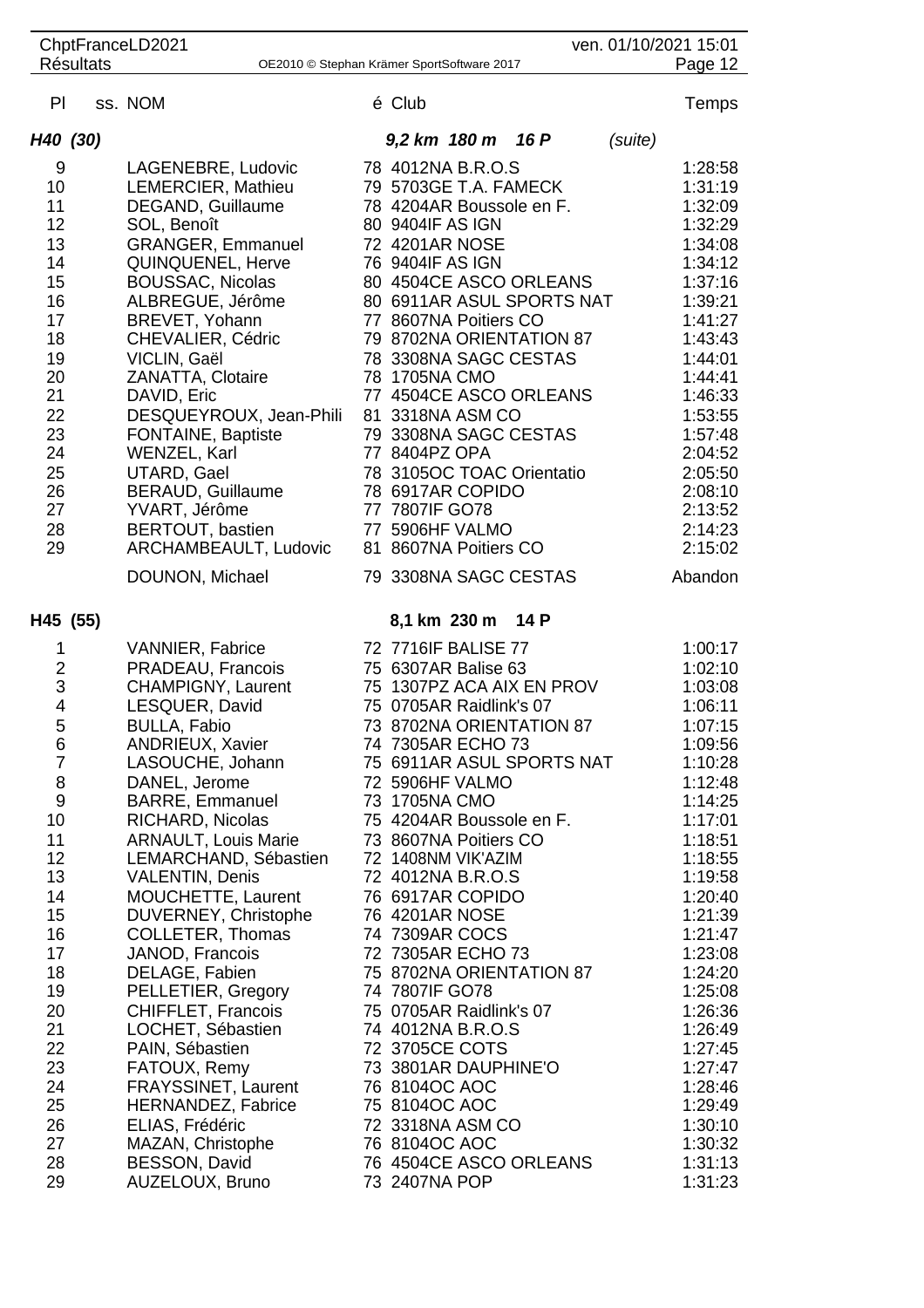| ChptFranceLD2021<br>ven. 01/10/2021 15:01<br>Page 13           |  |                                                 |  |                                               |      |         |                    |  |
|----------------------------------------------------------------|--|-------------------------------------------------|--|-----------------------------------------------|------|---------|--------------------|--|
| <b>Résultats</b><br>OE2010 © Stephan Krämer SportSoftware 2017 |  |                                                 |  |                                               |      |         |                    |  |
| PI                                                             |  | ss. NOM                                         |  | é Club                                        |      |         | <b>Temps</b>       |  |
| H45 (55)                                                       |  |                                                 |  | 8,1 km 230 m 14 P                             |      | (suite) |                    |  |
| 30                                                             |  | <b>REBOULLET, Olivier</b>                       |  | 74 4203AR OE42                                |      |         | 1:33:02            |  |
| 31                                                             |  | URVOAS, Anthony                                 |  | 76 6911AR ASUL SPORTS NAT                     |      |         | 1:33:51            |  |
| 32                                                             |  | MONTAGARD, Frédéric                             |  | 72 7807IF GO78                                |      |         | 1:34:03            |  |
| 33                                                             |  | FAIVRE, Jerôme                                  |  | 72 4403PL NAO                                 |      |         | 1:37:08            |  |
| 34                                                             |  | AUGAGNEUR, Gerald                               |  | 73 3105OC TOAC Orientatio                     |      |         | 1:37:53            |  |
| 35                                                             |  | PELLISSIER, Franck                              |  | 72 4201AR NOSE                                |      |         | 1:38:08            |  |
| 36                                                             |  | <b>TOURNEUR, Fabien</b>                         |  | 73 6604OC C.O.T.E. 66                         |      |         | 1:40:08            |  |
| 37                                                             |  | <b>FLANDRIN, Gautier</b>                        |  | 76 6208HF B.A                                 |      |         | 1:41:28            |  |
| 38<br>39                                                       |  | MARI, Olivier<br><b>BERNARD, Samuel</b>         |  | 72 0615PZ VSAO<br>74 8607NA Poitiers CO       |      |         | 1:42:33<br>1:43:36 |  |
| 40                                                             |  | LACHERET, Jean Christoph                        |  | 74 4601OC FiNO46                              |      |         | 1:43:52            |  |
| 41                                                             |  | MOUTAULT, Yoann                                 |  | 75 3705CE COTS                                |      |         | 1:44:14            |  |
| 42                                                             |  | MASSON, David                                   |  | 72 2108BF Talant SO                           |      |         | 1:45:56            |  |
| 43                                                             |  | POULAIN, Christophe                             |  | 73 3319NA SMOG                                |      |         | 1:48:39            |  |
| 44                                                             |  | <b>GAUFILLET, Pierre</b>                        |  | 74 3105OC TOAC Orientatio                     |      |         | 1:52:22            |  |
| 45                                                             |  | VIDAL, Jérôme                                   |  | 71 4601OC FINO46                              |      |         | 1:53:50            |  |
| 46                                                             |  | <b>BAUDIN, Damien</b>                           |  | 75 8702NA ORIENTATION 87                      |      |         | 1:55:46            |  |
| 47                                                             |  | PERRIN, Jérôme                                  |  | 73 2109BF A.S.Quetigny                        |      |         | 1:59:10            |  |
| 48                                                             |  | <b>GIL SILVEIRA, Carlos</b>                     |  | 73 9404IF AS IGN                              |      |         | 1:59:57            |  |
| 49                                                             |  | MARCK, Jerome                                   |  | 72 8607NA Poitiers CO                         |      |         | 2:03:14            |  |
| 50<br>51                                                       |  | <b>VERGE, Pierre-Marie</b><br>CALMETTES, Fabien |  | 75 4403PL NAO<br>76 4601OC FINO46             |      |         | 2:04:31<br>2:05:05 |  |
| 52                                                             |  | BIZET, Christophe                               |  | 74 3308NA SAGC CESTAS                         |      |         | 2:30:11            |  |
| 53                                                             |  | TISSOT, André                                   |  | 74 7707IF OPA MONTIGNY                        |      |         | 2:35:05            |  |
|                                                                |  | CAVARROC, Jérome                                |  | 72 1106OC COORE MJC                           |      |         | Abandon            |  |
|                                                                |  | GILLET, Quentin                                 |  | 75 5906HF VALMO                               |      |         | Abandon            |  |
| H50 (49)                                                       |  |                                                 |  | 7,4 km 180 m                                  | 12 P |         |                    |  |
| $\mathbf{1}$                                                   |  | PERRIN, Gilles                                  |  | 68 4201AR NOSE                                |      |         | 55:25              |  |
| $\overline{\mathbf{c}}$                                        |  | <b>VERDENAL, Benoit</b>                         |  | 69 5402GE SCAPA NANCY                         |      |         | 1:00:01            |  |
| 3                                                              |  | LE CAM, Raphaël                                 |  | 67 3502BR CRCO                                |      |         | 1:00:08            |  |
| 4<br>5                                                         |  | WYMER, Eddie<br>PANNIER, Pascal                 |  | 67 2508BF BALISE 25<br>70 7807IF GO78         |      |         | 1:02:44<br>1:05:13 |  |
| 6                                                              |  | ROINE, Emmanuel                                 |  | 71 7707IF OPA MONTIGNY                        |      |         | 1:07:48            |  |
| $\overline{7}$                                                 |  | <b>BODY, Thierry</b>                            |  | 68 7305AR ECHO 73                             |      |         | 1:09:23            |  |
| 8                                                              |  | LASSALLE, Pascal                                |  | 67 0111AR CO AMBERIEU                         |      |         | 1:09:27            |  |
| $9$                                                            |  | <b>BRASSART, Eric</b>                           |  | 70 1403NM O. CAENNAISE                        |      |         | 1:09:47            |  |
| 10                                                             |  | BORDENAVE, Claude                               |  | 70 7807IF GO78                                |      |         | 1:10:22            |  |
| 11                                                             |  | PALCAU, Valentin                                |  | 69 2109BF A.S.Quetigny                        |      |         | 1:12:47            |  |
| 12                                                             |  | <b>GREFF, Nicolas</b>                           |  | 71 0111AR CO AMBERIEU                         |      |         | 1:14:13            |  |
| 13                                                             |  | <b>BESTEL, Thierry</b>                          |  | 71 9105IF COLE                                |      |         | 1:14:20            |  |
| 14<br>15                                                       |  | RADONDY, Daniel<br><b>ESTELA, Olivier</b>       |  | 68 5907HF T.A.D.<br>71 1307PZ ACA AIX EN PROV |      |         | 1:14:33<br>1:14:49 |  |
| 16                                                             |  | <b>BERTHELOT, Stéphane</b>                      |  | 68 8607NA Poitiers CO                         |      |         | 1:17:17            |  |
| 17                                                             |  | MAES, Bruno                                     |  | 65 5604BR COL                                 |      |         | 1:17:45            |  |
| 18                                                             |  | <b>THONIER, Bruno</b>                           |  | 68 7807IF GO78                                |      |         | 1:17:48            |  |
| 18                                                             |  | <b>VANNIER, Eric</b>                            |  | 68 7716IF BALISE 77                           |      |         | 1:17:48            |  |
| 20                                                             |  | BERBETT, Luc                                    |  | 71 8105OC BOA Albi                            |      |         | 1:19:43            |  |
| 21                                                             |  | <b>ANTRESANGLE, Ludovic</b>                     |  | 71 5906HF VALMO                               |      |         | 1:19:55            |  |
| 22                                                             |  | <b>ASTRADE, Laurent</b>                         |  | 68 7305AR ECHO 73                             |      |         | 1:23:01            |  |
| 23                                                             |  | DIDYME, Christophe                              |  | 68 8105OC BOA Albi                            |      |         | 1:23:43            |  |
| 24                                                             |  | GAILLARD, Fabien                                |  | 70 1601NA COF                                 |      |         | 1:24:56            |  |
| 25                                                             |  | TALON, Jean-Michel                              |  | 68 3308NA SAGC CESTAS                         |      |         | 1:25:14            |  |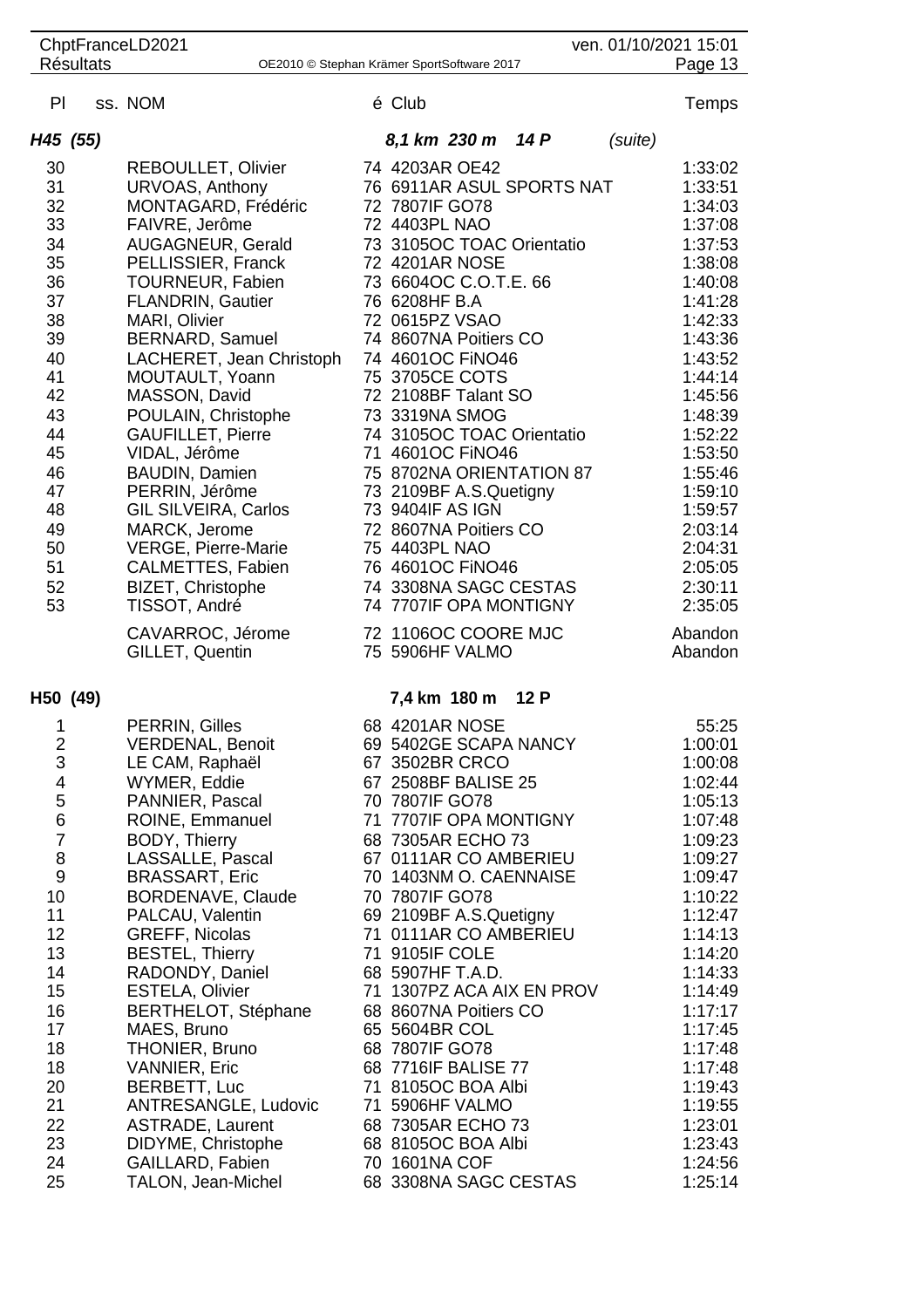| ChptFranceLD2021<br>ven. 01/10/2021 15:01<br>Page 14 |                                                                |                                                 |  |                                                    |      |         |                    |  |
|------------------------------------------------------|----------------------------------------------------------------|-------------------------------------------------|--|----------------------------------------------------|------|---------|--------------------|--|
|                                                      | <b>Résultats</b><br>OE2010 © Stephan Krämer SportSoftware 2017 |                                                 |  |                                                    |      |         |                    |  |
| PI                                                   |                                                                | ss. NOM                                         |  | é Club                                             |      |         | <b>Temps</b>       |  |
| H50 (49)                                             |                                                                |                                                 |  | 7,4 km 180 m                                       | 12P  | (suite) |                    |  |
| 26                                                   |                                                                | JOLLY, Antoine                                  |  | 71 7807IF GO78                                     |      |         | 1:25:25            |  |
| 27                                                   |                                                                | MOLINA, Jean-Pierre                             |  | 70 4012NA B.R.O.S                                  |      |         | 1:26:09            |  |
| 28                                                   |                                                                | PROST, Vincent                                  |  | 67 9404IF AS IGN                                   |      |         | 1:26:43            |  |
| 29                                                   |                                                                | DIEZ, Jean-Philippe                             |  | 68 3204OC CARTO 32                                 |      |         | 1:31:44            |  |
| 30                                                   |                                                                | LHOMME, Fabrice                                 |  | 70 4504CE ASCO ORLEANS                             |      |         | 1:35:16            |  |
| 31<br>32                                             |                                                                | <b>CHAMBON, Philippe</b><br>DAGICOUR, Marcellin |  | 67 3308NA SAGC CESTAS<br>70 3105OC TOAC Orientatio |      |         | 1:39:09<br>1:39:50 |  |
| 33                                                   |                                                                | SERRAND, Alain                                  |  | 67 3105OC TOAC Orientatio                          |      |         | 1:42:28            |  |
| 34                                                   |                                                                | <b>BRIERE, Mathieu</b>                          |  | 70 3105OC TOAC Orientatio                          |      |         | 1:44:28            |  |
| 35                                                   |                                                                | MARCHER, Wolfgang                               |  | 70 1705NA CMO                                      |      |         | 1:46:09            |  |
| 36                                                   |                                                                | SELLIER, Jean-Marc                              |  | 70 0111AR CO AMBERIEU                              |      |         | 1:46:19            |  |
| 37                                                   |                                                                | DEROBERT-MAZURE, Jean                           |  | 67 6307AR Balise 63                                |      |         | 1:46:22            |  |
| 38                                                   |                                                                | LE HELLOCO, Yann                                |  | 69 7707IF OPA MONTIGNY                             |      |         | 1:47:36            |  |
| 39                                                   |                                                                | <b>GUERAUD, Thierry</b>                         |  | 67 1601NA COF                                      |      |         | 1:51:12            |  |
| 40<br>41                                             |                                                                | ROSSARD, Christophe<br><b>GEYER, Thierry</b>    |  | 70 2407NA POP<br>67 2407NA POP                     |      |         | 1:53:20<br>1:54:29 |  |
| 42                                                   |                                                                | <b>HEURTAUX, Pascal</b>                         |  | 69 1408NM VIK'AZIM                                 |      |         | 2:01:26            |  |
| 43                                                   |                                                                | CARRE, Alexandre                                |  | 68 3308NA SAGC CESTAS                              |      |         | 2:05:16            |  |
| 44                                                   |                                                                | LAPERGUE, Fabrice                               |  | 69 3319NA SMOG                                     |      |         | 2:06:21            |  |
| 45                                                   |                                                                | ROCHE, Laurent                                  |  | 67 8607NA Poitiers CO                              |      |         | 2:07:04            |  |
| 46                                                   |                                                                | ETCHEN, Daniel                                  |  | 69 3319NA SMOG                                     |      |         | 2:14:13            |  |
| 47<br>48                                             |                                                                | CARDINEAU, François<br>FEAUX DE LACROIX, Tobia  |  | 69 0111AR CO AMBERIEU<br>67 1408NM VIK'AZIM        |      |         | 2:16:27<br>2:27:39 |  |
|                                                      |                                                                | <b>MARTIN, Pascal</b>                           |  | 69 5402GE SCAPA NANCY                              |      |         | Abandon            |  |
|                                                      |                                                                |                                                 |  |                                                    |      |         |                    |  |
| H55 (46)                                             |                                                                |                                                 |  | 6,0 km 210 m                                       | 12 P |         |                    |  |
| 1                                                    |                                                                | <b>CLOUZEAU, Gilles</b>                         |  | 66 1601NA COF                                      |      |         | 44:09              |  |
| $\overline{2}$<br>3                                  |                                                                | <b>VUILLEMIN, Michel</b>                        |  | 63 2508BF BALISE 25<br>66 6701GE COSE              |      |         | 45:50<br>47:06     |  |
| 4                                                    |                                                                | VILLAR, Christophe<br>SANCHEZ, Philippe         |  | 66 2704NM COBS                                     |      |         | 48:38              |  |
| 5                                                    |                                                                | LALEVEE, Jean-Charles                           |  | 60 2104BF Vallée Ouche OR                          |      |         | 51:08              |  |
| 6                                                    |                                                                | GROTE, Andreas                                  |  | 64 1403NM O. CAENNAISE                             |      |         | 51:49              |  |
| $\overline{7}$                                       |                                                                | <b>GRILLET, Serge</b>                           |  | 63 7404AR ASO                                      |      |         | 52:02              |  |
| 8                                                    |                                                                | RAUTURIER, Christophe                           |  | 66 7807IF GO78                                     |      |         | 54:16              |  |
| $9$<br>10                                            |                                                                | POIVERT, Jean-Marc<br><b>MOUTAULT, Pascal</b>   |  | 65 1601NA COF<br>65 3705CE COTS                    |      |         | 57:33<br>1:01:46   |  |
| 11                                                   |                                                                | <b>BONDIVENNE, Eric</b>                         |  | 65 6408NA COOL                                     |      |         | 1:01:52            |  |
| 12                                                   |                                                                | <b>HEROUARD, Thierry</b>                        |  | 63 7707IF OPA MONTIGNY                             |      |         | 1:02:41            |  |
| 13                                                   |                                                                | FIGUIERE, Pascal                                |  | 66 7109BF Givry SO                                 |      |         | 1:02:43            |  |
| 14                                                   |                                                                | <b>DELENNE, Pierre</b>                          |  | 62 1307PZ ACA AIX EN PROV                          |      |         | 1:03:41            |  |
| 15                                                   |                                                                | <b>JULIEN, Philippe</b>                         |  | 64 3705CE COTS                                     |      |         | 1:05:13            |  |
| 16<br>17                                             |                                                                | LANGEARD, Vincent<br>LOTERIE, Jean-Francois     |  | 65 3308NA SAGC CESTAS<br>65 5907HF T.A.D.          |      |         | 1:06:18<br>1:07:51 |  |
| 18                                                   |                                                                | <b>GUIBERT, Laurent</b>                         |  | 62 3308NA SAGC CESTAS                              |      |         | 1:09:34            |  |
| 19                                                   |                                                                | RAMBLIERE, Frédéric                             |  | 66 4601OC FINO46                                   |      |         | 1:11:45            |  |
| 20                                                   |                                                                | <b>REINEN, Franck</b>                           |  | 64 4504CE ASCO ORLEANS                             |      |         | 1:12:33            |  |
| 21                                                   |                                                                | BRUNAUD, Yvan                                   |  | 66 2301NA CRO2                                     |      |         | 1:13:57            |  |
| 22                                                   |                                                                | RAOUX, Pierre                                   |  | 62 1103OC RDPA                                     |      |         | 1:13:59            |  |
| 23<br>24                                             |                                                                | <b>BOURJADE, Christophe</b><br>NAEL, Pascal     |  | 62 4504CE ASCO ORLEANS<br>65 9404IF AS IGN         |      |         | 1:14:16<br>1:15:08 |  |
| 25                                                   |                                                                | ROCH, Francis                                   |  | 65 4012NA B.R.O.S                                  |      |         | 1:15:13            |  |
| 26                                                   |                                                                | BASSET, Régis                                   |  | 66 6911AR ASUL SPORTS NAT                          |      |         | 1:18:07            |  |
| 27                                                   |                                                                | GLASSET, Jean-Luc                               |  | 59 7807IF GO78                                     |      |         | 1:19:09            |  |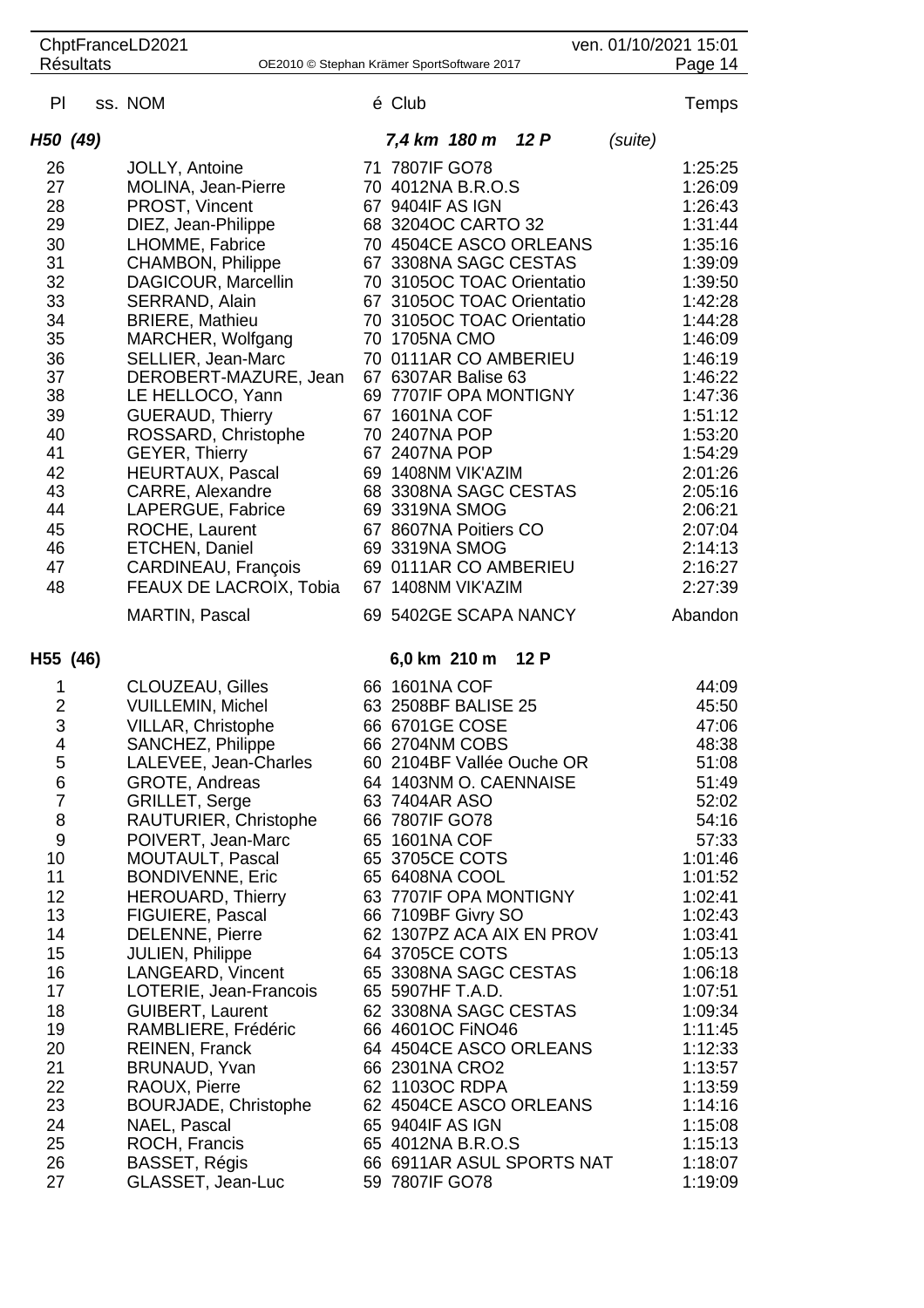| ChptFranceLD2021<br>ven. 01/10/2021 15:01<br>Page 15           |  |                                                       |  |                                            |     |         |                    |
|----------------------------------------------------------------|--|-------------------------------------------------------|--|--------------------------------------------|-----|---------|--------------------|
| <b>Résultats</b><br>OE2010 © Stephan Krämer SportSoftware 2017 |  |                                                       |  |                                            |     |         |                    |
| PI                                                             |  | ss. NOM                                               |  | é Club                                     |     |         | Temps              |
| H55 (46)                                                       |  |                                                       |  | 6,0 km 210 m 12 P                          |     | (suite) |                    |
| 28                                                             |  | FOL, Thierry                                          |  | 66 3108OC Absolu'O                         |     |         | 1:19:49            |
| 29                                                             |  | MONESTES, François                                    |  | 62 4709NA PSNO                             |     |         | 1:20:20            |
| 30                                                             |  | LATHUILIERE, Bernard                                  |  | 65 6911AR ASUL SPORTS NAT                  |     |         | 1:20:42            |
| 31                                                             |  | RIOLLET, Yves                                         |  | 66 6307AR Balise 63                        |     |         | 1:20:52            |
| 32<br>33                                                       |  | PIERRE, Eric<br><b>VERGNAUD, Pascal</b>               |  | 61 5803BF NORD<br>63 8702NA ORIENTATION 87 |     |         | 1:20:56<br>1:22:34 |
| 34                                                             |  | <b>BAILLY, Philippe</b>                               |  | 63 4601OC FINO46                           |     |         | 1:24:09            |
| 35                                                             |  | <b>VERNEAU, BRUNO</b>                                 |  | 64 6208HF B.A                              |     |         | 1:26:55            |
| 36                                                             |  | ZOBELE, Jean-Luc                                      |  | 64 8702NA ORIENTATION 87                   |     |         | 1:28:27            |
| 37                                                             |  | <b>BAZIN, Gervais</b>                                 |  | 62 8607NA Poitiers CO                      |     |         | 1:29:05            |
| 38                                                             |  | THENOZ, Bertrand                                      |  | 62 7807IF GO78                             |     |         | 1:31:11            |
| 39                                                             |  | JOUBERT, Michel                                       |  | 65 3308NA SAGC CESTAS                      |     |         | 1:34:44            |
| 40<br>41                                                       |  | <b>BOUTINET, DIDIER</b><br><b>TAELEMANS, Philippe</b> |  | 65 1601NA COF<br>62 5907HF T.A.D.          |     |         | 1:42:28<br>1:47:44 |
| 42                                                             |  | DELISLE, Hervé                                        |  | 62 8702NA ORIENTATION 87                   |     |         | 2:02:06            |
|                                                                |  | PAGE, Philippe                                        |  | 63 1705NA CMO                              |     |         | pm                 |
|                                                                |  | SANDEVOIR, Benoit                                     |  | 63 1403NM O. CAENNAISE                     |     |         | pm                 |
|                                                                |  | <b>FLEURENT, Dominique</b>                            |  | 63 7404AR ASO                              |     |         | pm                 |
|                                                                |  | <b>COURTEL, Didier</b>                                |  | 63 1601NA COF                              |     |         | Abandon            |
| H60 (35)                                                       |  |                                                       |  | 4,3 km 110 m                               | 9 P |         |                    |
| 1                                                              |  | DEVILLE, Yves                                         |  | 59 3318NA ASM CO                           |     |         | 39:19              |
| $\frac{2}{3}$                                                  |  | POULAIN, Joël                                         |  | 59 5909HF CapOnord                         |     |         | 40:06              |
|                                                                |  | POGU, Philippe                                        |  | 58 5402GE SCAPA NANCY                      |     |         | 42:15              |
| $\overline{\mathbf{4}}$<br>5                                   |  | COX, Anthony<br>MORLON, Jean-François                 |  | 59 9105IF COLE<br>59 2108BF Talant SO      |     |         | 43:04<br>43:49     |
| $\,$ 6 $\,$                                                    |  | SMIRNOV, Konstantin                                   |  | 60 5906HF VALMO                            |     |         | 44:24              |
| $\overline{7}$                                                 |  | CAPBERN, Patrick                                      |  | 58 3105OC TOAC Orientatio                  |     |         | 44:42              |
| 8                                                              |  | <b>KASTENSSON, Jens</b>                               |  | 61 0615PZ VSAO                             |     |         | 44:57              |
| 9                                                              |  | <b>HURTAUD, J-Yves</b>                                |  | 61 1705NA CMO                              |     |         | 45:28              |
| 10                                                             |  | PARIZOTTO, Claude                                     |  | 60 4705NA N.O.R.D.                         |     |         | 46:37              |
| 11<br>12                                                       |  | LEGERE, Pascal<br><b>GUERIN, Franck</b>               |  | 61 5906HF VALMO<br>58 8903BF YCONE-Sens    |     |         | 47:15<br>47:37     |
| 13                                                             |  | HULSE, Raymond                                        |  | 61 1103OC RDPA                             |     |         | 48:21              |
| 14                                                             |  | MASSON, Philippe                                      |  | 61 3105OC TOAC Orientatio                  |     |         | 48:49              |
| 15                                                             |  | MARTY, Michel                                         |  | 61 4601OC FINO46                           |     |         | 48:54              |
| 16                                                             |  | <b>CAMPBELL, Nick</b>                                 |  | 57 7807IF GO78                             |     |         | 49:58              |
| 17<br>18                                                       |  | <b>TENEDOS, Robert</b><br>SERGEANT, Dominique         |  | 57 1202OC CVO12<br>58 9404IF AS IGN        |     |         | 50:23<br>51:28     |
| 19                                                             |  | SUTY, Jean-Claude                                     |  | 57 2109BF A.S.Quetigny                     |     |         | 55:02              |
| 20                                                             |  | FAUVEL, Francis                                       |  | 60 3105OC TOAC Orientatio                  |     |         | 55:10              |
| 21                                                             |  | GONZALEZ, James                                       |  | 60 3318NA ASM CO                           |     |         | 57:23              |
| 22                                                             |  | RAVERAUD, Bernard                                     |  | 59 1705NA CMO                              |     |         | 58:26              |
| 23                                                             |  | <b>AUDOUIN, Laurent</b>                               |  | 58 8104OC AOC                              |     |         | 1:00:25            |
| 24                                                             |  | RORA, Jose                                            |  | 60 7716 F BALISE 77                        |     |         | 1:03:12            |
| 25<br>26                                                       |  | ADOLPHE, Philippe<br><b>CASTIER, Philippe</b>         |  | 58 7716IF BALISE 77<br>58 6208HF B.A       |     |         | 1:07:32<br>1:07:53 |
| 27                                                             |  | GIRARD, Philippe                                      |  | 59 3319NA SMOG                             |     |         | 1:08:16            |
| 28                                                             |  | SYLVESTRE, Wilfrid                                    |  | 59 4504CE ASCO ORLEANS                     |     |         | 1:09:36            |
| 29                                                             |  | DUBOIS, Jean-Luc                                      |  | 57 0705AR Raidlink's 07                    |     |         | 1:09:39            |
| 30                                                             |  | LACLAU, Frederic                                      |  | 61 1601NA COF                              |     |         | 1:09:50            |
| 31<br>32                                                       |  | LAGARRIGUE, Jean-Luc<br>EVEN, Claude                  |  | 57 3319NA SMOG<br>61 8607NA Poitiers CO    |     |         | 1:12:19<br>1:12:55 |
|                                                                |  |                                                       |  |                                            |     |         |                    |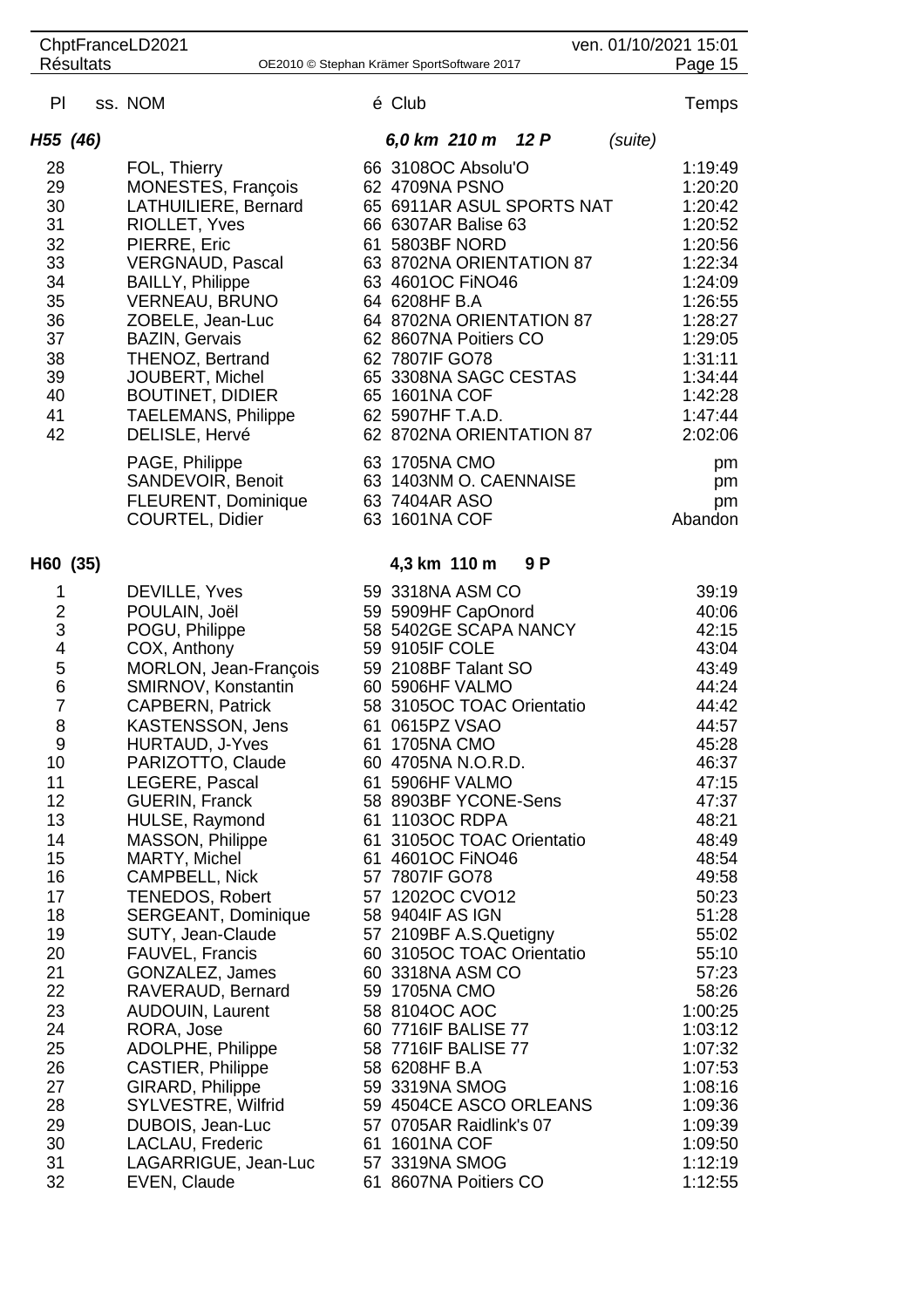| <b>Résultats</b>                                                                                                                                            | ChptFranceLD2021                                                                                                                                                                                                                                                                                                                                                                                                                                                   | ven. 01/10/2021 15:01<br>Page 16<br>OE2010 © Stephan Krämer SportSoftware 2017 |                                                                                                                                                                                                                                                                                                                                                                                                                                                                                            |      |  |         |                                                                                                                                                                                                            |
|-------------------------------------------------------------------------------------------------------------------------------------------------------------|--------------------------------------------------------------------------------------------------------------------------------------------------------------------------------------------------------------------------------------------------------------------------------------------------------------------------------------------------------------------------------------------------------------------------------------------------------------------|--------------------------------------------------------------------------------|--------------------------------------------------------------------------------------------------------------------------------------------------------------------------------------------------------------------------------------------------------------------------------------------------------------------------------------------------------------------------------------------------------------------------------------------------------------------------------------------|------|--|---------|------------------------------------------------------------------------------------------------------------------------------------------------------------------------------------------------------------|
| PI                                                                                                                                                          | ss. NOM                                                                                                                                                                                                                                                                                                                                                                                                                                                            |                                                                                | é Club                                                                                                                                                                                                                                                                                                                                                                                                                                                                                     |      |  |         | Temps                                                                                                                                                                                                      |
| H60 (35)                                                                                                                                                    |                                                                                                                                                                                                                                                                                                                                                                                                                                                                    |                                                                                | 4,3 km 110 m                                                                                                                                                                                                                                                                                                                                                                                                                                                                               | 9 P  |  | (suite) |                                                                                                                                                                                                            |
| 33<br>34                                                                                                                                                    | VALLAT, Gérard<br><b>ANDRIEUX, Christian</b>                                                                                                                                                                                                                                                                                                                                                                                                                       |                                                                                | 58 4203AR OE42<br>57 1601NA COF                                                                                                                                                                                                                                                                                                                                                                                                                                                            |      |  |         | 1:24:45<br>1:24:46                                                                                                                                                                                         |
|                                                                                                                                                             | <b>JULIEN, Patrick</b>                                                                                                                                                                                                                                                                                                                                                                                                                                             |                                                                                | 58 8105OC BOA Albi                                                                                                                                                                                                                                                                                                                                                                                                                                                                         |      |  |         | pm                                                                                                                                                                                                         |
| H65 (21)                                                                                                                                                    |                                                                                                                                                                                                                                                                                                                                                                                                                                                                    |                                                                                | 4,3 km 110 m                                                                                                                                                                                                                                                                                                                                                                                                                                                                               | 9 P  |  |         |                                                                                                                                                                                                            |
| 1<br>$\overline{c}$<br>3<br>$\overline{\mathbf{4}}$<br>5<br>6<br>7<br>8<br>$\overline{9}$<br>10<br>11<br>12<br>13<br>14<br>15<br>16<br>17<br>18<br>19<br>20 | CACHARD, Christian<br><b>VINCENT, Michel</b><br><b>TERRIN, Francis</b><br>FATH, Jean-Marie<br>ESCUDIE, Christian<br>PAPILLON, Daniel<br>BATTISTA, J-Francois<br>DAYON, Pierre<br>BOELLE, Jean-Luc<br>KORUS, J-Luc<br><b>TERRIN, Patrick</b><br>COULON, Thibaud<br><b>DECREMPS, Vincent</b><br>DARGENTON, Bernard<br>RICHARD, Christian<br><b>SECKLER, Daniel</b><br>PREVOST, Patrick<br>JOURDANA, Serge<br>ROBIN, Bruno<br><b>MARTIN, Gilbert</b><br>DERMINE, Jean |                                                                                | 56 6911AR ASUL SPORTS NAT<br>55 6408NA COOL<br>52 1307PZ ACA AIX EN PROV<br>54 5402GE SCAPA NANCY<br>53 8105OC BOA Albi<br>54 2109BF A.S.Quetigny<br>55 3308NA SAGC CESTAS<br>52 4012NA B.R.O.S<br>54 6408NA COOL<br>54 1705NA CMO<br>53 1307PZ ACA AIX EN PROV<br>50 0615PZ VSAO<br>55 3105OC TOAC Orientatio<br>52 3705CE COTS<br>55 1303PZ MARCO<br>53 1303PZ MARCO<br>53 7707IF OPA MONTIGNY<br>55 4705NA N.O.R.D.<br>56 3705CE COTS<br>52 7707IF OPA MONTIGNY<br>50 3801AR DAUPHINE'O |      |  |         | 42:21<br>45:28<br>46:12<br>46:36<br>48:13<br>48:36<br>50:10<br>51:09<br>56:13<br>58:58<br>1:02:04<br>1:05:10<br>1:06:13<br>1:06:22<br>1:08:13<br>1:08:35<br>1:11:37<br>1:17:49<br>1:30:41<br>1:33:26<br>pm |
| H70 (13)                                                                                                                                                    |                                                                                                                                                                                                                                                                                                                                                                                                                                                                    |                                                                                | 3,5 km 110 m                                                                                                                                                                                                                                                                                                                                                                                                                                                                               | 11 P |  |         |                                                                                                                                                                                                            |
| 1<br>$\overline{c}$<br>3<br>4<br>5<br>$\overline{6}$<br>$\overline{7}$<br>8<br>$\overline{9}$<br>10<br>11<br>12<br>13                                       | <b>ROBIN, Patrick</b><br>RUAUD, Alain<br>MENUT, J-Claude<br>CABON, Hervé<br>DARTHIAIL, Jean-Paul<br>BAILLEUL, Jean-Paul<br>LE ROUX, Jacques<br>FOURGASSIE, Alain<br>BAUDOIN, Jean-Paul<br><b>NATALI, Pierre</b><br>SOL, Michel<br>MARCHAL, Yves<br>MASSON, Michel                                                                                                                                                                                                  |                                                                                | 51 1705NA CMO<br>48 2508BF BALISE 25<br>50 8105OC BOA Albi<br>47 2999BR INDIVIDUEL<br>48 3308NA SAGC CESTAS<br>49 4012NA B.R.O.S<br>48 3502BR CRCO<br>50 3308NA SAGC CESTAS<br>48 1307PZ ACA AIX EN PROV<br>48 8105OC BOA Albi<br>48 7707IF OPA MONTIGNY<br>47 2108BF Talant SO<br>50 2105BF ADOChenôve                                                                                                                                                                                    |      |  |         | 40:21<br>44:26<br>46:27<br>48:31<br>49:07<br>51:11<br>53:02<br>54:39<br>57:47<br>59:19<br>1:01:20<br>1:05:32<br>1:13:54                                                                                    |
| H75 (14)<br>1<br>$\frac{2}{3}$<br>$\overline{\mathbf{4}}$<br>5<br>6<br>$\overline{7}$<br>8                                                                  | VANNIER, Bernard<br>COLOMBET, Christian<br>RICHAUD, Alain<br>FERCHAUD, Christian<br>LARMINACH, Andre<br>GRAND, JEAN-PIERRE<br><b>VUILLET, Christian</b><br>BLASCO, Serge                                                                                                                                                                                                                                                                                           |                                                                                | 3,5 km 110 m 11 P<br>45 7709IF USM/CO<br>45 2108BF Talant SO<br>46 0615PZ VSAO<br>46 6604OC C.O.T.E. 66<br>42 3308NA SAGC CESTAS<br>44 1601NA COF<br>46 2105BF ADOChenôve<br>42 3399NA INDIVIDUEL                                                                                                                                                                                                                                                                                          |      |  |         | 51:03<br>54:19<br>55:51<br>57:50<br>1:00:19<br>1:01:48<br>1:04:21<br>1:05:07                                                                                                                               |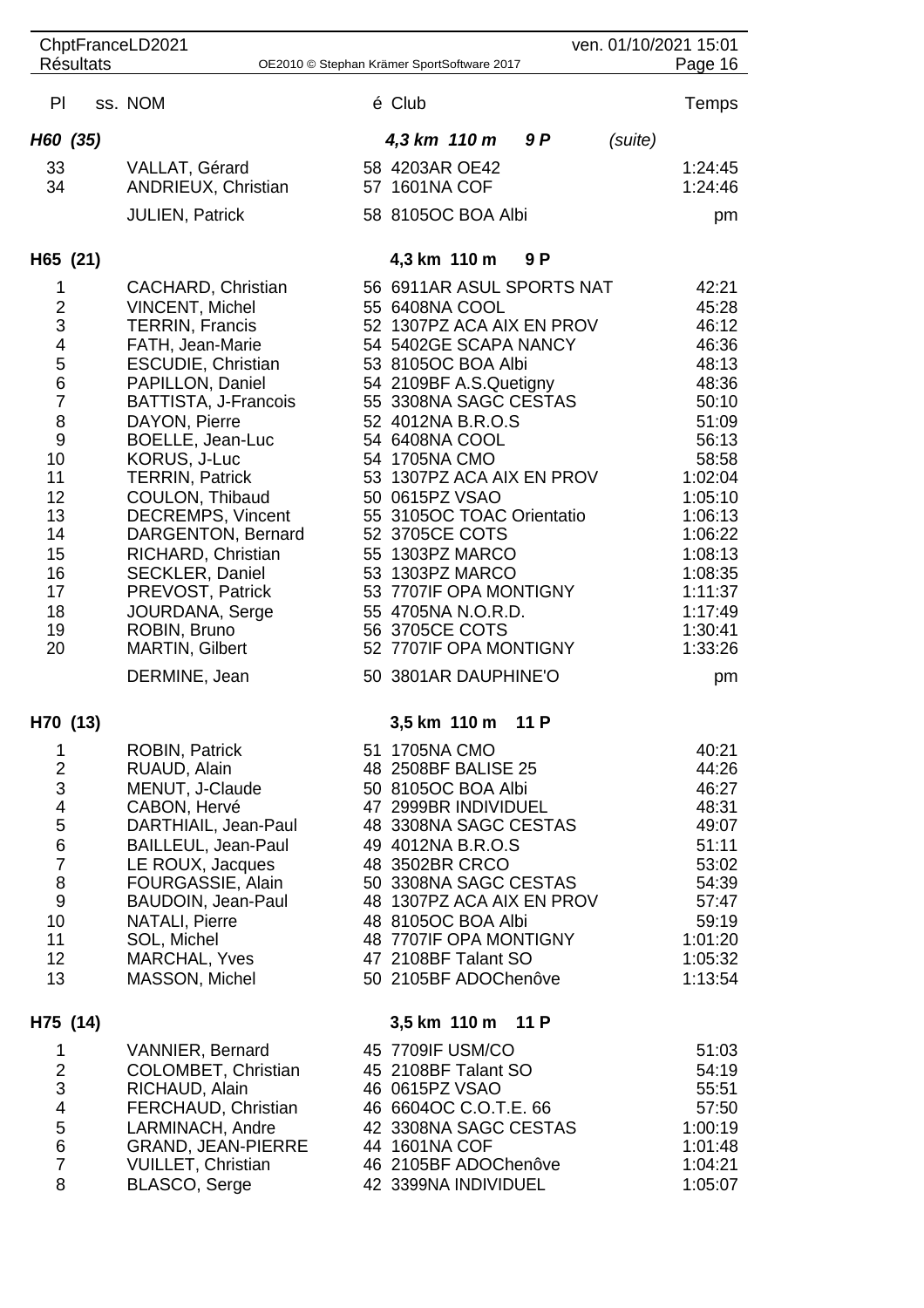| ChptFranceLD2021<br>ven. 01/10/2021 15:01                      |  |  |                                                      |  |                                              |      |         |                    |
|----------------------------------------------------------------|--|--|------------------------------------------------------|--|----------------------------------------------|------|---------|--------------------|
| <b>Résultats</b><br>OE2010 © Stephan Krämer SportSoftware 2017 |  |  |                                                      |  |                                              |      |         | Page 17            |
| PI                                                             |  |  | ss. NOM                                              |  | é Club                                       |      |         | Temps              |
| H75 (14)                                                       |  |  |                                                      |  | 3,5 km 110 m 11 P                            |      | (suite) |                    |
| 9                                                              |  |  | DUBROCA, J-Michel                                    |  | 46 3308NA SAGC CESTAS                        |      |         | 1:10:35            |
| 10 <sup>°</sup>                                                |  |  | ELIAS, Jean-claude                                   |  | 42 1307PZ ACA AIX EN PROV                    |      |         | 1:40:34            |
| 11                                                             |  |  | DRAULT, Jean-Raymond                                 |  | 42 8702NA ORIENTATION 87                     |      |         | 1:47:46            |
|                                                                |  |  | DIEUDONNE, Roland                                    |  | 45 7808IF ASMB-CO<br>44 3308NA SAGC CESTAS   |      |         | pm<br>Abandon      |
|                                                                |  |  | QUEYROI, Henri<br>BAUDRY, J-Claude                   |  | 44 1705NA CMO                                |      |         | Abandon            |
|                                                                |  |  |                                                      |  |                                              |      |         |                    |
| H80 (1)                                                        |  |  |                                                      |  | 3,5 km 110 m                                 | 11 P |         |                    |
|                                                                |  |  | PIGER, Albert                                        |  | 37 4504CE ASCO ORLEANS                       |      |         | pm                 |
| Jalonné (9)                                                    |  |  |                                                      |  | 2,4 km 65 m                                  | 6 P  |         |                    |
| 1                                                              |  |  | BREVET, Elouan                                       |  | 13 8607NA Poitiers CO                        |      |         | 19:55              |
| $\frac{2}{3}$                                                  |  |  | <b>GARCIA, Eline</b>                                 |  | 12 0705AR Raidlink's 07                      |      |         | 20:56              |
| $\overline{\mathcal{L}}$                                       |  |  | MOTTET, Come<br>GARDE, Alena                         |  | 15 3502BR CRCO<br>13 4203AR OE42             |      |         | 21:27<br>23:41     |
| $\frac{5}{6}$                                                  |  |  | LEROY, Gabriel                                       |  | 10002PO Non licencié                         |      |         | 25:46              |
|                                                                |  |  | <b>GRIMAULT, Gaspar</b>                              |  | 13 8607NA Poitiers CO                        |      |         | 27:22              |
| $\overline{7}$<br>8                                            |  |  | SALICETI, Romy<br>GARDE, Samuel                      |  | 15 3319NA SMOG<br>16 4203AR OE42             |      |         | 33:31<br>36:14     |
| 9                                                              |  |  | LECONTE, Ambroise                                    |  | 10002PO Non licencié                         |      |         | 1:06:32            |
| Bleu (3)                                                       |  |  |                                                      |  | 2,9 km 70 m                                  | 9 P  |         |                    |
| 1                                                              |  |  | THERY, Sandra                                        |  | 82 3319NA SMOG                               |      |         | 33:22              |
| $\overline{2}$                                                 |  |  | LEMIEGRE, Juliette                                   |  | 08 1408NM VIK'AZIM                           |      |         | 35:17              |
|                                                                |  |  | FAUVEL, Mireille                                     |  | 64 3105OC TOAC Orientatio                    |      |         | pm                 |
| Jaune (13)                                                     |  |  |                                                      |  | 3,8 km 100 m 10 P                            |      |         |                    |
| 1                                                              |  |  | <b>CHARLES, Pierre-Damien</b>                        |  | 80 4403PL NAO                                |      |         | 59:29              |
| $\overline{\mathbf{c}}$<br>3                                   |  |  | DESQUEYROUX, Stéphanie<br><b>SKOWRONEK, Isabelle</b> |  | 83 3318NA ASM CO<br>73 2109BF A.S.Quetigny   |      |         | 1:08:01<br>1:10:25 |
| 4                                                              |  |  | DUFOUR, LILOU                                        |  | 05 10052PO Non licencié                      |      |         | 1:13:07            |
| $\frac{5}{6}$                                                  |  |  | 1 KRUGER, Bentje                                     |  | 10002PO Non licencié                         |      |         | 1:13:27            |
| $\overline{7}$                                                 |  |  | LHOMME, Emilie<br>DUVERNEY, Sandrine                 |  | 05 4504CE ASCO ORLEANS<br>76 4201AR NOSE     |      |         | 1:18:27<br>1:25:29 |
| 8                                                              |  |  | RUAT, Nadine                                         |  | 67 0111AR CO AMBERIEU                        |      |         | 1:39:01            |
| $\boldsymbol{9}$                                               |  |  | POTIER, Helena                                       |  | 74 4705NA N.O.R.D.                           |      |         | 1:43:39            |
| 10                                                             |  |  | PIGEON, François                                     |  | 10002PO Non licencié                         |      |         | 2:03:29            |
| 11<br>12                                                       |  |  | CHARASSE, Marie-Noëlle<br><b>TURPIN, Marc</b>        |  | 10002PO Non licencié<br>10002PO Non licencié |      |         | 2:07:53<br>2:11:50 |
|                                                                |  |  | PIGEON, Marielle                                     |  | 10002PO Non licencié                         |      |         | Abandon            |
| Orange (5)                                                     |  |  |                                                      |  | 5,2 km 150 m                                 | 9 P  |         |                    |
| 1                                                              |  |  | THERIOT, David                                       |  | 76 4403PL NAO                                |      |         | 1:21:08            |
| 2                                                              |  |  | <b>CHARLAS, PIERRE</b>                               |  | 04 8104OC AOC                                |      |         | 1:28:59            |
| 3                                                              |  |  | MASSON, Lizon                                        |  | 03 2108BF Talant SO                          |      |         | 1:34:28            |
| $\overline{4}$                                                 |  |  | <b>BASSET, Olivier</b>                               |  | 6911AR ASUL SPORTS NAT                       |      |         | 2:22:55            |
|                                                                |  |  | FRUCHART, Léa                                        |  | 00 5907HF T.A.D.                             |      |         | Abandon            |